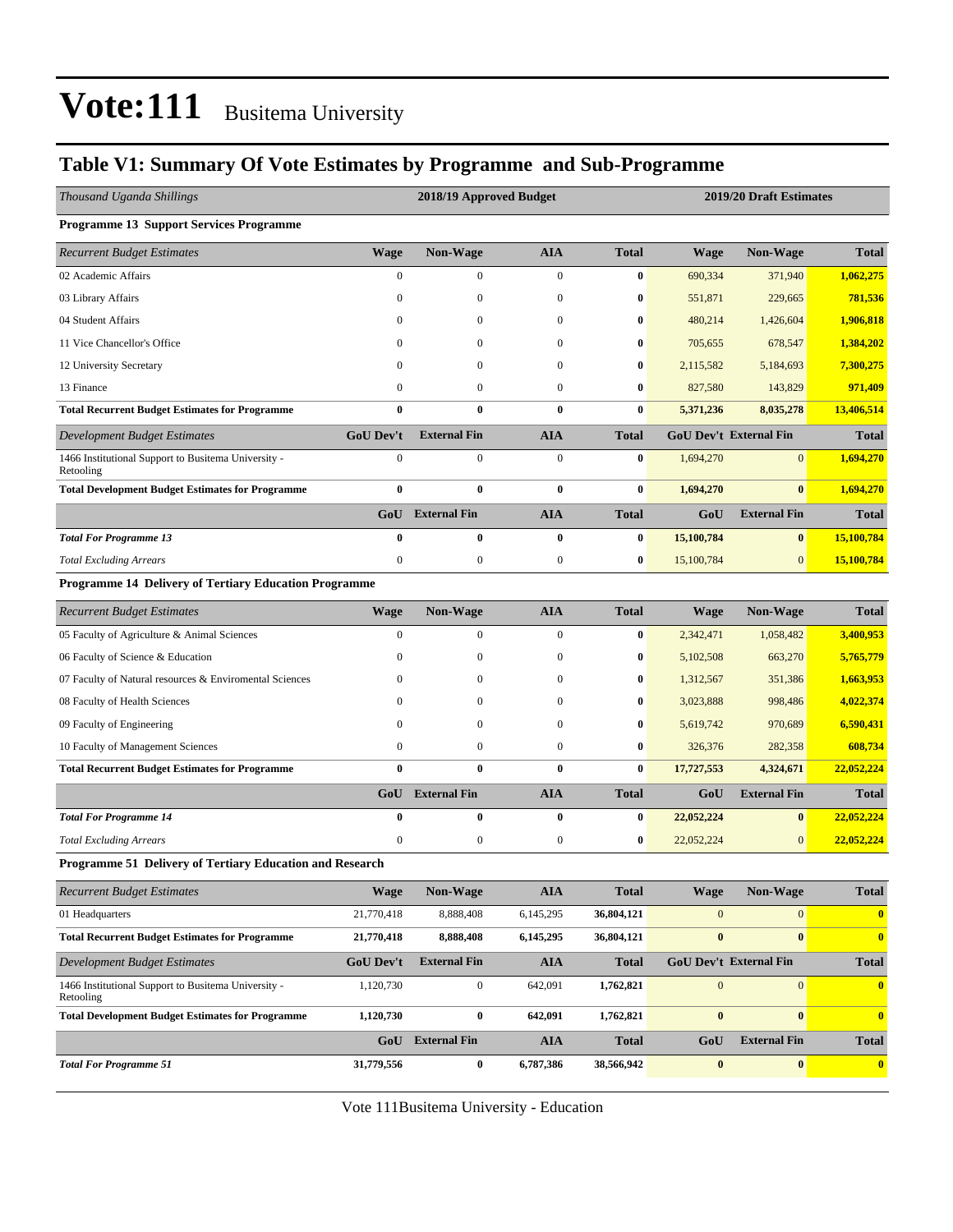| <b>Total Excluding Arrears</b> | 29,940,428 | 6.787.386 | 36,727,814 |            |            |
|--------------------------------|------------|-----------|------------|------------|------------|
| <b>Total Vote 111</b>          | 31,779,556 | 6.787.386 | 38.566.942 | 37,153,008 | 37,153,008 |
| <b>Total Excluding Arrears</b> | 29,940,428 | 6,787,386 | 36,727,814 | 37,153,008 | 37,153,008 |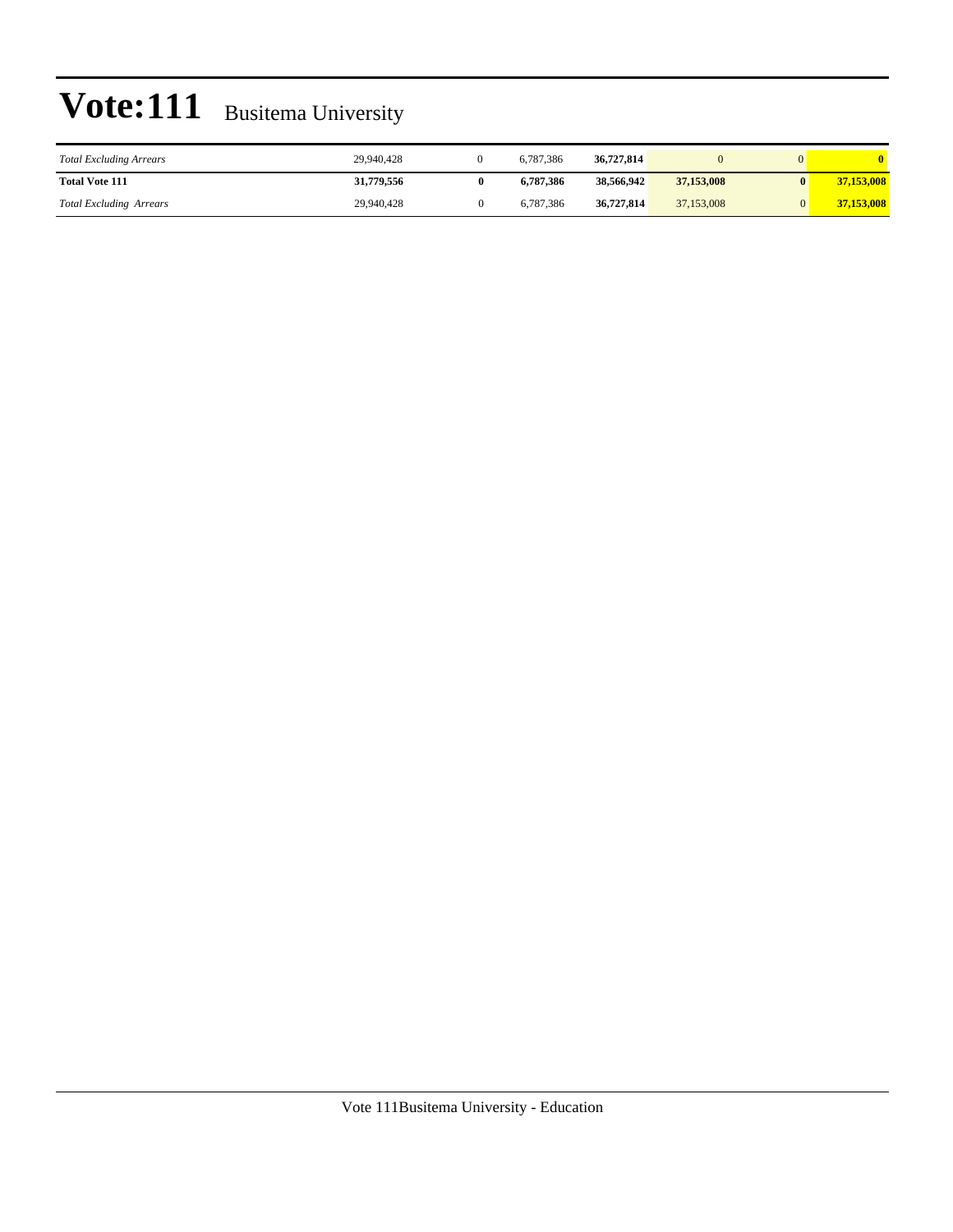### **Table V2: Summary Vote Estimates by Item**

| Thousand Uganda Shillings                                                |            | 2018/19 Approved Budget |           | 2019/20 Draft Estimates |            |                     |              |  |
|--------------------------------------------------------------------------|------------|-------------------------|-----------|-------------------------|------------|---------------------|--------------|--|
|                                                                          | GoU        | <b>External Fin</b>     | AIA       | <b>Total</b>            | GoU        | <b>External Fin</b> | <b>Total</b> |  |
| <b>Employees, Goods and Services (Outputs Provided)</b>                  | 28,862,907 | $\bf{0}$                | 6,145,295 | 35,008,202              | 35,458,737 | $\bf{0}$            | 35,458,737   |  |
| 211101 General Staff Salaries                                            | 21,770,418 | $\bf{0}$                | 0         | 21,770,418              | 23,098,789 | $\bf{0}$            | 23,098,789   |  |
| 211103 Allowances (Inc. Casuals, Temporary)                              | 1,298,334  | $\bf{0}$                | 2,405,749 | 3,704,083               | 3,412,550  | $\bf{0}$            | 3,412,550    |  |
| 212101 Social Security Contributions                                     | 2,177,042  | $\bf{0}$                | $\bf{0}$  | 2,177,042               | $\bf{0}$   | $\bf{0}$            | $\bf{0}$     |  |
| 212201 Social Security Contributions                                     | $\bf{0}$   | $\bf{0}$                | 0         | 0                       | 2,324,639  | $\bf{0}$            | 2,324,639    |  |
| 213001 Medical expenses (To employees)                                   | 58,819     | $\bf{0}$                | 62,946    | 121,765                 | 121,765    | $\bf{0}$            | 121,765      |  |
| 213002 Incapacity, death benefits and funeral expenses                   | 30,000     | $\bf{0}$                | 0         | 30,000                  | 30,050     | $\bf{0}$            | 30,050       |  |
| 213004 Gratuity Expenses                                                 | 266,957    | $\bf{0}$                | 0         | 266,957                 | 266,957    | $\bf{0}$            | 266,957      |  |
| 221001 Advertising and Public Relations                                  | 9,314      | $\bf{0}$                | 67,265    | 76,579                  | 45,082     | $\bf{0}$            | 45,082       |  |
| 221002 Workshops and Seminars                                            | 102,565    | $\bf{0}$                | 285,154   | 387,719                 | 382,764    | $\bf{0}$            | 382,764      |  |
| 221003 Staff Training                                                    | 25,611     | $\bf{0}$                | 106,283   | 131,893                 | 112,876    | $\bf{0}$            | 112,876      |  |
| 221004 Recruitment Expenses                                              | 25,000     | $\bf{0}$                | 0         | 25,000                  | 25,000     | $\bf{0}$            | 25,000       |  |
| 221005 Hire of Venue (chairs, projector, etc)                            | 900        | $\bf{0}$                | 45,100    | 46,000                  | 24,900     | $\bf{0}$            | 24,900       |  |
| 221006 Commissions and related charges                                   | 223,543    | $\bf{0}$                | 364,287   | 587,831                 | 567,504    | $\bf{0}$            | 567,504      |  |
| 221007 Books, Periodicals & Newspapers                                   | 102,379    | $\bf{0}$                | 67,598    | 169,977                 | 144,917    | $\bf{0}$            | 144,917      |  |
| 221008 Computer supplies and Information Technology<br>(TT)              | 59,189     | $\bf{0}$                | 7,400     | 66,589                  | 63,766     | $\bf{0}$            | 63,766       |  |
| 221009 Welfare and Entertainment                                         | 111,243    | $\bf{0}$                | 296,558   | 407,801                 | 274,360    | $\bf{0}$            | 274,360      |  |
| 221011 Printing, Stationery, Photocopying and Binding                    | 131,087    | $\bf{0}$                | 208,471   | 339,558                 | 331,621    | $\bf{0}$            | 331,621      |  |
| 221012 Small Office Equipment                                            | 9,163      | $\bf{0}$                | 10,635    | 19,798                  | 25,946     | $\bf{0}$            | 25,946       |  |
| 221014 Bank Charges and other Bank related costs                         | 2,000      | 0                       | 0         | 2,000                   | $\bf{0}$   | $\bf{0}$            | $\bf{0}$     |  |
| 221015 Financial and related costs (e.g. shortages,<br>pilferages, etc.) | $\bf{0}$   | $\bf{0}$                | 3,020     | 3,020                   | $\bf{0}$   | $\bf{0}$            | $\bf{0}$     |  |
| 221017 Subscriptions                                                     | 192,243    | $\bf{0}$                | 67,294    | 259,537                 | 214,860    | $\bf{0}$            | 214,860      |  |
| 222001 Telecommunications                                                | 72,842     | $\bf{0}$                | 66,458    | 139,300                 | 63,377     | $\bf{0}$            | 63,377       |  |
| 222002 Postage and Courier                                               | 625        | $\bf{0}$                | 6,331     | 6,956                   | 3,231      | $\bf{0}$            | 3,231        |  |
| 222003 Information and communications technology<br>(ICT)                | 185,425    | $\bf{0}$                | 113,603   | 299,028                 | 357,585    | $\bf{0}$            | 357,585      |  |
| 223003 Rent – (Produced Assets) to private entities                      | 232,658    | $\bf{0}$                | 52,357    | 285,015                 | 252,200    | $\bf{0}$            | 252,200      |  |
| 223004 Guard and Security services                                       | 65,398     | $\bf{0}$                | 10,770    | 76,168                  | 68,940     | $\bf{0}$            | 68,940       |  |
| 223005 Electricity                                                       | 198,045    | 0                       | 120,640   | 318,685                 | 344,604    | $\bf{0}$            | 344,604      |  |
| 223006 Water                                                             | 63,091     | $\bf{0}$                | 78,234    | 141,325                 | 180,629    | $\bf{0}$            | 180,629      |  |
| 223007 Other Utilities- (fuel, gas, firewood, charcoal)                  | 3,300      | $\bf{0}$                | 3,700     | 7,000                   | 10,215     | $\bf{0}$            | 10,215       |  |
| 223901 Rent – (Produced Assets) to other govt. units                     | $\bf{0}$   | $\boldsymbol{0}$        | $\bf{0}$  | 0                       | 32,115     | $\bf{0}$            | 32,115       |  |
| 224001 Medical Supplies                                                  | 246,480    | $\bf{0}$                | 97,605    | 344,085                 | 303,635    | $\bf{0}$            | 303,635      |  |
| 224004 Cleaning and Sanitation                                           | 148,278    | $\boldsymbol{0}$        | 41,287    | 189,565                 | 165,170    | $\bf{0}$            | 165,170      |  |
| 224005 Uniforms, Beddings and Protective Gear                            | 19,300     | $\bf{0}$                | 44,214    | 63,514                  | 20,607     | $\bf{0}$            | 20,607       |  |
| 224006 Agricultural Supplies                                             | 258,500    | $\boldsymbol{0}$        | 28,700    | 287,200                 | 309,718    | $\bf{0}$            | 309,718      |  |
| 225001 Consultancy Services- Short term                                  | 23,800     | $\boldsymbol{0}$        | 54,661    | 78,461                  | 33,000     | $\bf{0}$            | 33,000       |  |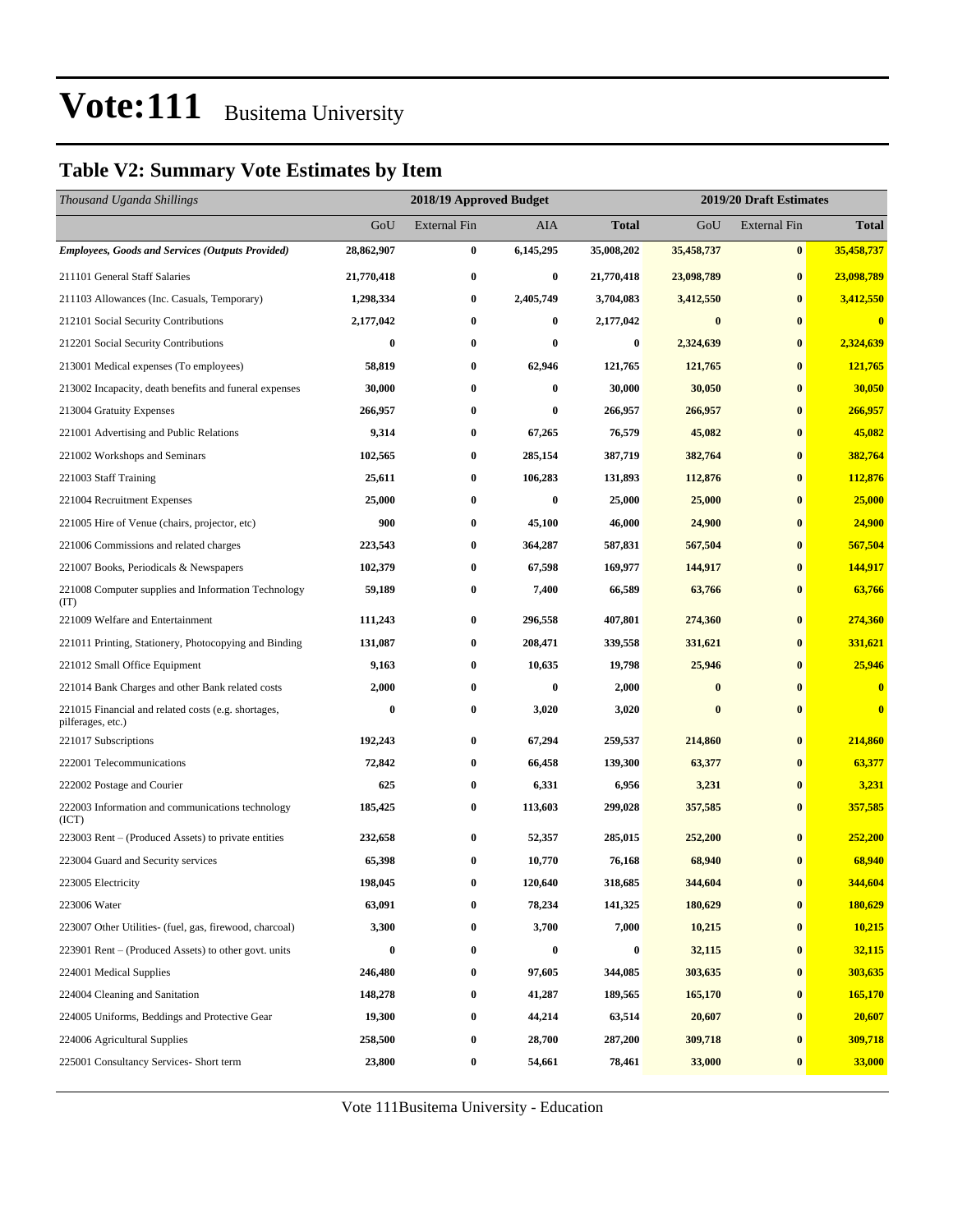| 225002 Consultancy Services-Long-term                        | 0          | $\mathbf{0}$ | 59,408       | 59,408     | 59,408     | $\bf{0}$     | 59,408                  |
|--------------------------------------------------------------|------------|--------------|--------------|------------|------------|--------------|-------------------------|
| 225003 Taxes on (Professional) Services                      | $\bf{0}$   | $\bf{0}$     | 2,439        | 2,439      | $\bf{0}$   | $\bf{0}$     | $\mathbf{0}$            |
| 226001 Insurances                                            | 348        | $\bf{0}$     | 50,000       | 50,348     | 50,200     | $\bf{0}$     | 50,200                  |
| 227001 Travel inland                                         | 243,405    | $\bf{0}$     | 692,009      | 935,415    | 561,753    | $\bf{0}$     | 561,753                 |
| 227002 Travel abroad                                         | 17,000     | $\bf{0}$     | 191,889      | 208,889    | 144,775    | $\bf{0}$     | 144,775                 |
| 227003 Carriage, Haulage, Freight and transport hire         | 8,000      | $\bf{0}$     | $\bf{0}$     | 8,000      | 11,200     | $\mathbf{0}$ | 11,200                  |
| 227004 Fuel, Lubricants and Oils                             | 64,742     | $\bf{0}$     | 209,688      | 274,430    | 302,373    | $\bf{0}$     | 302,373                 |
| 228001 Maintenance - Civil                                   | 163,894    | $\bf{0}$     | 39,634       | 203,528    | 236,172    | $\bf{0}$     | 236,172                 |
| 228002 Maintenance - Vehicles                                | 127,510    | $\bf{0}$     | 115,662      | 243,172    | 277,678    | $\bf{0}$     | 277,678                 |
| 228003 Maintenance - Machinery, Equipment &<br>Furniture     | 46,860     | $\bf{0}$     | 41,150       | 88,010     | 99,190     | $\bf{0}$     | 99,190                  |
| 228004 Maintenance - Other                                   | 9,289      | $\bf{0}$     | 2,080        | 11,369     | 4,800      | $\bf{0}$     | 4,800                   |
| 282101 Donations                                             | 2,610      | $\bf{0}$     | 4,500        | 7,110      | 6,500      | $\bf{0}$     | 6,500                   |
| 282103 Scholarships and related costs                        | 65,700     | $\bf{0}$     | 20,516       | 86,216     | 91,318     | $\bf{0}$     | 91,318                  |
| <b>Investment</b> (Capital Purchases)                        | 1,077,521  | $\bf{0}$     | 642,091      | 1,719,612  | 1,694,270  | $\mathbf{0}$ | 1,694,270               |
| 312101 Non-Residential Buildings                             | 734,041    | $\bf{0}$     | 85,959       | 820,000    | 971,327    | $\bf{0}$     | 971,327                 |
| 312102 Residential Buildings                                 | $\bf{0}$   | $\bf{0}$     | 139,668      | 139,668    | $\bf{0}$   | $\bf{0}$     | $\overline{\mathbf{0}}$ |
| 312201 Transport Equipment                                   | 150,000    | $\bf{0}$     | 150,000      | 300,000    | 163,480    | $\bf{0}$     | 163,480                 |
| 312202 Machinery and Equipment                               | 162,480    | $\bf{0}$     | 213,634      | 376,114    | 441,633    | $\bf{0}$     | 441,633                 |
| 312203 Furniture & Fixtures                                  | 31,000     | $\bf{0}$     | 52,830       | 83,830     | 117,830    | $\bf{0}$     | 117,830                 |
| <b>Arrears</b>                                               | 1,839,128  | $\bf{0}$     | $\mathbf{0}$ | 1,839,128  | $\bf{0}$   | $\mathbf{0}$ | $\overline{0}$          |
| 321605 Domestic arrears (Budgeting)                          | 43,210     | $\bf{0}$     | $\bf{0}$     | 43,210     | $\bf{0}$   | $\mathbf{0}$ | $\overline{\mathbf{0}}$ |
| 321608 General Public Service Pension arrears<br>(Budgeting) | 1,795,919  | $\bf{0}$     | $\bf{0}$     | 1,795,919  | $\bf{0}$   | $\mathbf{0}$ | $\bf{0}$                |
| <b>Grand Total Vote 111</b>                                  | 31,779,556 | $\bf{0}$     | 6,787,386    | 38,566,942 | 37,153,008 | $\bf{0}$     | 37,153,008              |
| <b>Total Excluding Arrears</b>                               | 29,940,428 | $\mathbf{0}$ | 6,787,386    | 36,727,814 | 37,153,008 | $\mathbf{0}$ | 37,153,008              |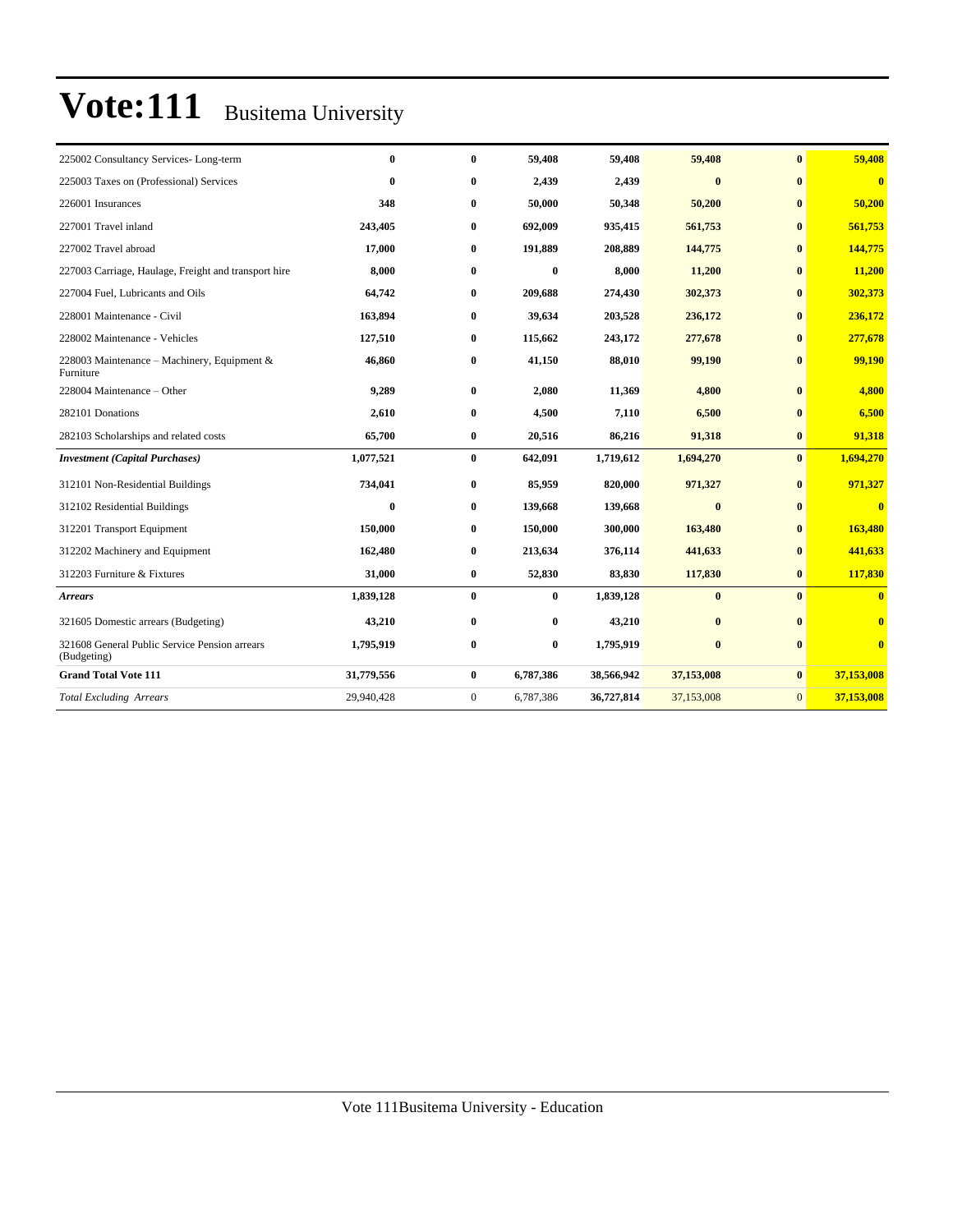### **Table V3: Detailed Estimates by Programme, Sub Programme, Output and Item**

#### *Programmme 13 Support Services Programme*

*Recurrent Budget Estimates*

#### **SubProgramme 02 Academic Affairs**

| Thousand Uganda Shillings                               |                  | 2018/19 Approved Budget |                  |                       |                | 2019/20 Draft Estimates |              |
|---------------------------------------------------------|------------------|-------------------------|------------------|-----------------------|----------------|-------------------------|--------------|
| <b>Outputs Provided</b>                                 | Wage             | Non Wage                | <b>AIA</b>       | <b>Total</b>          | Wage           | Non Wage                | <b>Total</b> |
| <b>Output 071309 Academic Affairs (Inc.Convocation)</b> |                  |                         |                  |                       |                |                         |              |
| 211101 General Staff Salaries                           | $\boldsymbol{0}$ | $\boldsymbol{0}$        | $\boldsymbol{0}$ | $\bf{0}$              | 690,334        | $\mathbf{0}$            | 690,334      |
| 211103 Allowances (Inc. Casuals, Temporary)             | $\boldsymbol{0}$ | $\overline{0}$          | $\boldsymbol{0}$ | $\bf{0}$              | $\mathbf{0}$   | 81,587                  | 81,587       |
| 221001 Advertising and Public Relations                 | $\boldsymbol{0}$ | $\boldsymbol{0}$        | $\boldsymbol{0}$ | $\bf{0}$              | $\mathbf{0}$   | 16,670                  | 16,670       |
| 221002 Workshops and Seminars                           | $\theta$         | $\mathbf{0}$            | $\mathbf{0}$     | $\bf{0}$              | $\mathbf{0}$   | 10,400                  | 10,400       |
| 221003 Staff Training                                   | $\theta$         | $\boldsymbol{0}$        | $\boldsymbol{0}$ | $\mathbf{0}$          | $\mathbf{0}$   | 6,300                   | 6,300        |
| 221005 Hire of Venue (chairs, projector, etc)           | $\overline{0}$   | $\mathbf{0}$            | $\mathbf{0}$     | $\bf{0}$              | $\overline{0}$ | 16,000                  | 16,000       |
| 221006 Commissions and related charges                  | $\overline{0}$   | $\mathbf{0}$            | $\mathbf{0}$     | $\bf{0}$              | $\mathbf{0}$   | 34,800                  | 34,800       |
| 221007 Books, Periodicals & Newspapers                  | $\overline{0}$   | $\boldsymbol{0}$        | $\mathbf{0}$     | $\bf{0}$              | $\mathbf{0}$   | 4,800                   | 4,800        |
| 221009 Welfare and Entertainment                        | $\overline{0}$   | $\overline{0}$          | $\mathbf{0}$     | $\bf{0}$              | $\mathbf{0}$   | 10,900                  | 10,900       |
| 221011 Printing, Stationery, Photocopying and Binding   | $\overline{0}$   | $\overline{0}$          | $\mathbf{0}$     | $\bf{0}$              | $\mathbf{0}$   | 84,600                  | 84,600       |
| 221012 Small Office Equipment                           | $\overline{0}$   | $\overline{0}$          | $\mathbf{0}$     | $\bf{0}$              | $\mathbf{0}$   | 6,250                   | 6,250        |
| 221017 Subscriptions                                    | $\overline{0}$   | $\overline{0}$          | $\mathbf{0}$     | $\bf{0}$              | $\overline{0}$ | 4,200                   | 4,200        |
| 222001 Telecommunications                               | $\overline{0}$   | $\boldsymbol{0}$        | $\boldsymbol{0}$ | $\bf{0}$              | $\overline{0}$ | 1,439                   | 1,439        |
| 223004 Guard and Security services                      | $\overline{0}$   | $\boldsymbol{0}$        | $\boldsymbol{0}$ | $\bf{0}$              | $\mathbf{0}$   | 7,000                   | 7,000        |
| 224001 Medical Supplies                                 | $\overline{0}$   | $\boldsymbol{0}$        | $\boldsymbol{0}$ | $\bf{0}$              | $\mathbf{0}$   | 1,500                   | 1,500        |
| 224005 Uniforms, Beddings and Protective Gear           | $\overline{0}$   | $\overline{0}$          | $\boldsymbol{0}$ | $\bf{0}$              | $\mathbf{0}$   | 8,000                   | 8,000        |
| 227001 Travel inland                                    | $\boldsymbol{0}$ | $\boldsymbol{0}$        | $\boldsymbol{0}$ | $\bf{0}$              | $\mathbf{0}$   | 45,425                  | 45,425       |
| 227003 Carriage, Haulage, Freight and transport hire    | $\overline{0}$   | $\overline{0}$          | $\boldsymbol{0}$ | $\bf{0}$              | $\mathbf{0}$   | 8,000                   | 8,000        |
| 227004 Fuel, Lubricants and Oils                        | $\overline{0}$   | $\boldsymbol{0}$        | $\boldsymbol{0}$ | $\bf{0}$              | $\mathbf{0}$   | 3,500                   | 3,500        |
| 228002 Maintenance - Vehicles                           | $\overline{0}$   | $\overline{0}$          | $\boldsymbol{0}$ | $\bf{0}$              | $\mathbf{0}$   | 17,069                  | 17,069       |
| 228003 Maintenance - Machinery, Equipment & Furniture   | $\boldsymbol{0}$ | $\boldsymbol{0}$        | $\boldsymbol{0}$ | $\bf{0}$              | $\mathbf{0}$   | 3,500                   | 3,500        |
| <b>Total Cost of Output 09</b>                          | 0                | 0                       | 0                | $\boldsymbol{\theta}$ | 690,334        | 371,940                 | 1,062,275    |
| <b>Total Cost Of Outputs Provided</b>                   | $\bf{0}$         | $\bf{0}$                | $\bf{0}$         | $\bf{0}$              | 690,334        | 371,940                 | 1,062,275    |
| <b>Total Cost for SubProgramme 02</b>                   | $\bf{0}$         | $\bf{0}$                | $\bf{0}$         | $\bf{0}$              | 690,334        | 371,940                 | 1,062,275    |
| <b>Total Excluding Arrears</b>                          | $\overline{0}$   | $\mathbf{0}$            | $\mathbf{0}$     | $\mathbf{0}$          | 690,334        | 371,940                 | 1,062,275    |
| <b>SubProgramme 03 Library Affairs</b>                  |                  |                         |                  |                       |                |                         |              |
| Thousand Uganda Shillings                               |                  | 2018/19 Approved Budget |                  |                       |                | 2019/20 Draft Estimates |              |
| <b>Outputs Provided</b>                                 | Wage             | Non Wage                | AIA              | <b>Total</b>          | Wage           | Non Wage                | <b>Total</b> |

| Output 071310 Library Affairs               |  |  |         |        |         |
|---------------------------------------------|--|--|---------|--------|---------|
| 211101 General Staff Salaries               |  |  | 551.871 |        | 551.871 |
| 211103 Allowances (Inc. Casuals, Temporary) |  |  |         | 18.453 | 18,453  |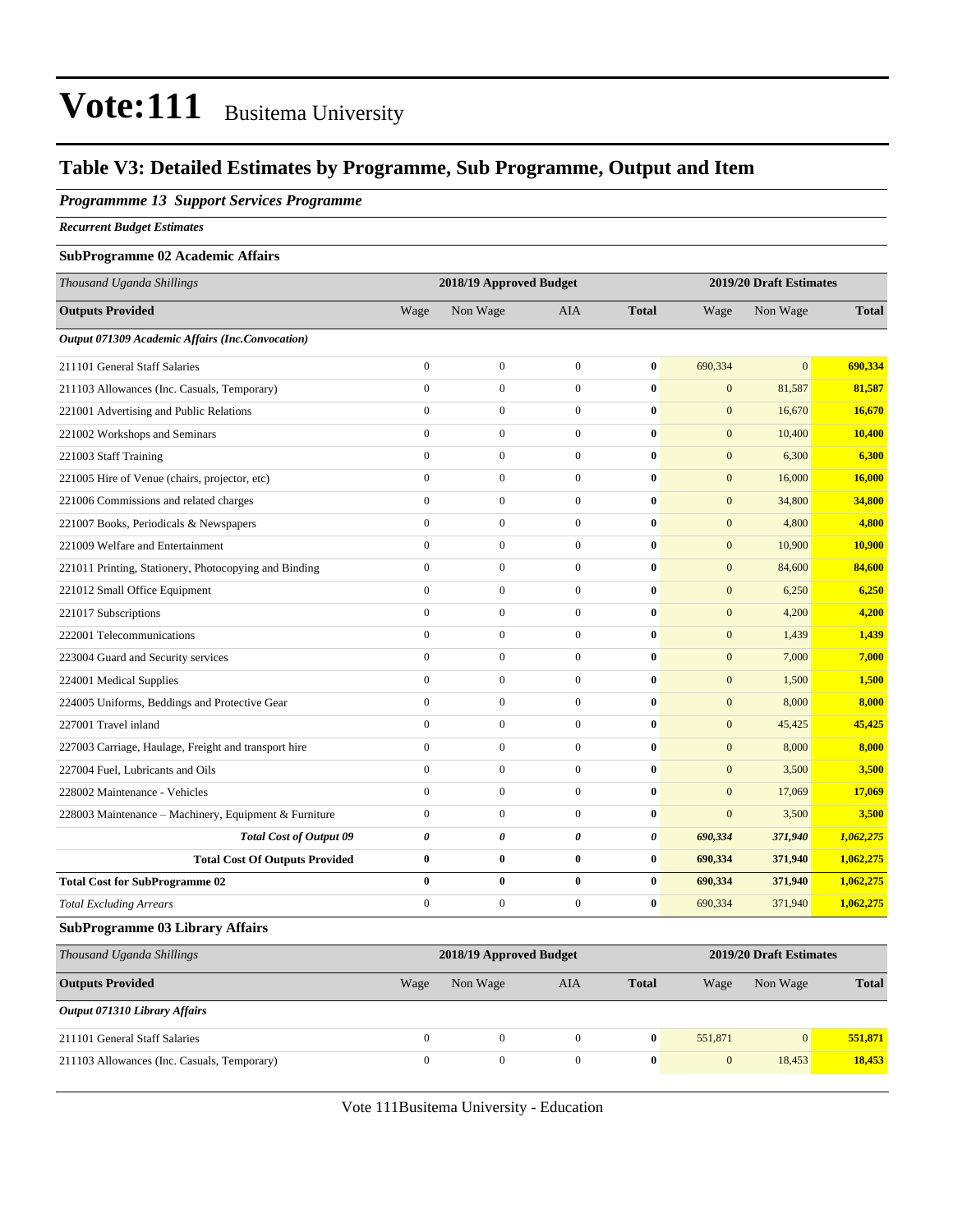| 221002 Workshops and Seminars                          | $\Omega$       | $\mathbf{0}$     | $\Omega$     | $\mathbf{0}$ | $\mathbf{0}$     | 35,630  | 35,630  |
|--------------------------------------------------------|----------------|------------------|--------------|--------------|------------------|---------|---------|
| 221003 Staff Training                                  | $\overline{0}$ | $\mathbf{0}$     | $\mathbf{0}$ | $\bf{0}$     | $\mathbf{0}$     | 10,820  | 10,820  |
| 221007 Books, Periodicals & Newspapers                 | $\Omega$       | $\mathbf{0}$     | $\Omega$     | $\mathbf{0}$ | $\overline{0}$   | 94,902  | 94,902  |
| 221009 Welfare and Entertainment                       | $\mathbf{0}$   | $\mathbf{0}$     | $\mathbf{0}$ | $\mathbf{0}$ | $\boldsymbol{0}$ | 6,800   | 6,800   |
| 221011 Printing, Stationery, Photocopying and Binding  | $\Omega$       | $\mathbf{0}$     | $\mathbf{0}$ | $\bf{0}$     | $\mathbf{0}$     | 1,000   | 1,000   |
| 221012 Small Office Equipment                          | $\mathbf{0}$   | $\mathbf{0}$     | $\Omega$     | $\mathbf{0}$ | $\overline{0}$   | 1,250   | 1,250   |
| 221017 Subscriptions                                   | $\overline{0}$ | $\mathbf{0}$     | $\mathbf{0}$ | $\bf{0}$     | $\mathbf{0}$     | 34,262  | 34,262  |
| 222001 Telecommunications                              | $\mathbf{0}$   | $\mathbf{0}$     | $\Omega$     | $\bf{0}$     | $\overline{0}$   | 5,486   | 5,486   |
| 222003 Information and communications technology (ICT) | $\mathbf{0}$   | $\boldsymbol{0}$ | $\mathbf{0}$ | $\bf{0}$     | $\mathbf{0}$     | 5,505   | 5,505   |
| 227001 Travel inland                                   | $\Omega$       | $\mathbf{0}$     | $\Omega$     | $\mathbf{0}$ | $\overline{0}$   | 8,400   | 8,400   |
| 228002 Maintenance - Vehicles                          | $\Omega$       | $\mathbf{0}$     | $\Omega$     | $\mathbf{0}$ | $\overline{0}$   | 7,156   | 7,156   |
| <b>Total Cost of Output 10</b>                         | 0              | 0                | 0            | 0            | 551,871          | 229,665 | 781,536 |
| <b>Total Cost Of Outputs Provided</b>                  | $\bf{0}$       | $\bf{0}$         | $\bf{0}$     | $\bf{0}$     | 551,871          | 229,665 | 781,536 |
| <b>Total Cost for SubProgramme 03</b>                  | $\bf{0}$       | $\bf{0}$         | $\bf{0}$     | $\bf{0}$     | 551,871          | 229,665 | 781,536 |
| <b>Total Excluding Arrears</b>                         | $\Omega$       | $\mathbf{0}$     | $\mathbf{0}$ | $\bf{0}$     | 551,871          | 229,665 | 781,536 |
|                                                        |                |                  |              |              |                  |         |         |

#### **SubProgramme 04 Student Affairs**

| Thousand Uganda Shillings                                             |                | 2018/19 Approved Budget |                  |              | 2019/20 Draft Estimates |                |              |
|-----------------------------------------------------------------------|----------------|-------------------------|------------------|--------------|-------------------------|----------------|--------------|
| <b>Outputs Provided</b>                                               | Wage           | Non Wage                | <b>AIA</b>       | <b>Total</b> | Wage                    | Non Wage       | <b>Total</b> |
| Output 071311 Student Affairs (Sports affairs, guild affairs, chapel) |                |                         |                  |              |                         |                |              |
| 211101 General Staff Salaries                                         | $\overline{0}$ | $\overline{0}$          | $\overline{0}$   | $\bf{0}$     | 480,214                 | $\overline{0}$ | 480,214      |
| 211103 Allowances (Inc. Casuals, Temporary)                           | $\mathbf{0}$   | $\mathbf{0}$            | $\overline{0}$   | $\bf{0}$     | $\mathbf{0}$            | 992,893        | 992,893      |
| 213002 Incapacity, death benefits and funeral expenses                | $\overline{0}$ | $\mathbf{0}$            | $\overline{0}$   | $\bf{0}$     | $\mathbf{0}$            | 1,050          | 1,050        |
| 221002 Workshops and Seminars                                         | $\mathbf{0}$   | $\mathbf{0}$            | $\overline{0}$   | $\bf{0}$     | $\mathbf{0}$            | 55,426         | 55,426       |
| 221003 Staff Training                                                 | $\mathbf{0}$   | $\boldsymbol{0}$        | $\overline{0}$   | $\bf{0}$     | $\mathbf{0}$            | 4,000          | 4,000        |
| 221007 Books, Periodicals & Newspapers                                | $\mathbf{0}$   | $\boldsymbol{0}$        | $\overline{0}$   | $\bf{0}$     | $\mathbf{0}$            | 1,501          | 1,501        |
| 221009 Welfare and Entertainment                                      | $\overline{0}$ | $\mathbf{0}$            | $\overline{0}$   | $\bf{0}$     | $\mathbf{0}$            | 55,756         | 55,756       |
| 221011 Printing, Stationery, Photocopying and Binding                 | $\mathbf{0}$   | $\mathbf{0}$            | $\overline{0}$   | $\bf{0}$     | $\mathbf{0}$            | 23,950         | 23,950       |
| 221017 Subscriptions                                                  | $\mathbf{0}$   | $\mathbf{0}$            | $\overline{0}$   | $\bf{0}$     | $\mathbf{0}$            | 78,848         | 78,848       |
| 222001 Telecommunications                                             | $\Omega$       | $\mathbf{0}$            | $\overline{0}$   | $\bf{0}$     | $\mathbf{0}$            | 1,992          | 1,992        |
| 223006 Water                                                          | $\Omega$       | $\mathbf{0}$            | $\Omega$         | $\bf{0}$     | $\mathbf{0}$            | 2,000          | 2,000        |
| 224004 Cleaning and Sanitation                                        | $\Omega$       | $\mathbf{0}$            | $\Omega$         | $\bf{0}$     | $\mathbf{0}$            | 59,880         | 59,880       |
| 224005 Uniforms, Beddings and Protective Gear                         | $\mathbf{0}$   | $\mathbf{0}$            | $\overline{0}$   | $\bf{0}$     | $\mathbf{0}$            | 5,280          | 5,280        |
| 224006 Agricultural Supplies                                          | $\mathbf{0}$   | $\boldsymbol{0}$        | $\boldsymbol{0}$ | $\bf{0}$     | $\mathbf{0}$            | 9,350          | 9,350        |
| 227001 Travel inland                                                  | $\mathbf{0}$   | $\mathbf{0}$            | $\overline{0}$   | $\bf{0}$     | $\mathbf{0}$            | 52,630         | 52,630       |
| 227004 Fuel, Lubricants and Oils                                      | $\mathbf{0}$   | $\mathbf{0}$            | $\overline{0}$   | $\bf{0}$     | $\mathbf{0}$            | 1,830          | 1,830        |
| 228001 Maintenance - Civil                                            | $\mathbf{0}$   | $\boldsymbol{0}$        | $\overline{0}$   | $\bf{0}$     | $\mathbf{0}$            | 31,879         | 31,879       |
| 228002 Maintenance - Vehicles                                         | $\mathbf{0}$   | $\boldsymbol{0}$        | $\Omega$         | $\bf{0}$     | $\boldsymbol{0}$        | 41,790         | 41,790       |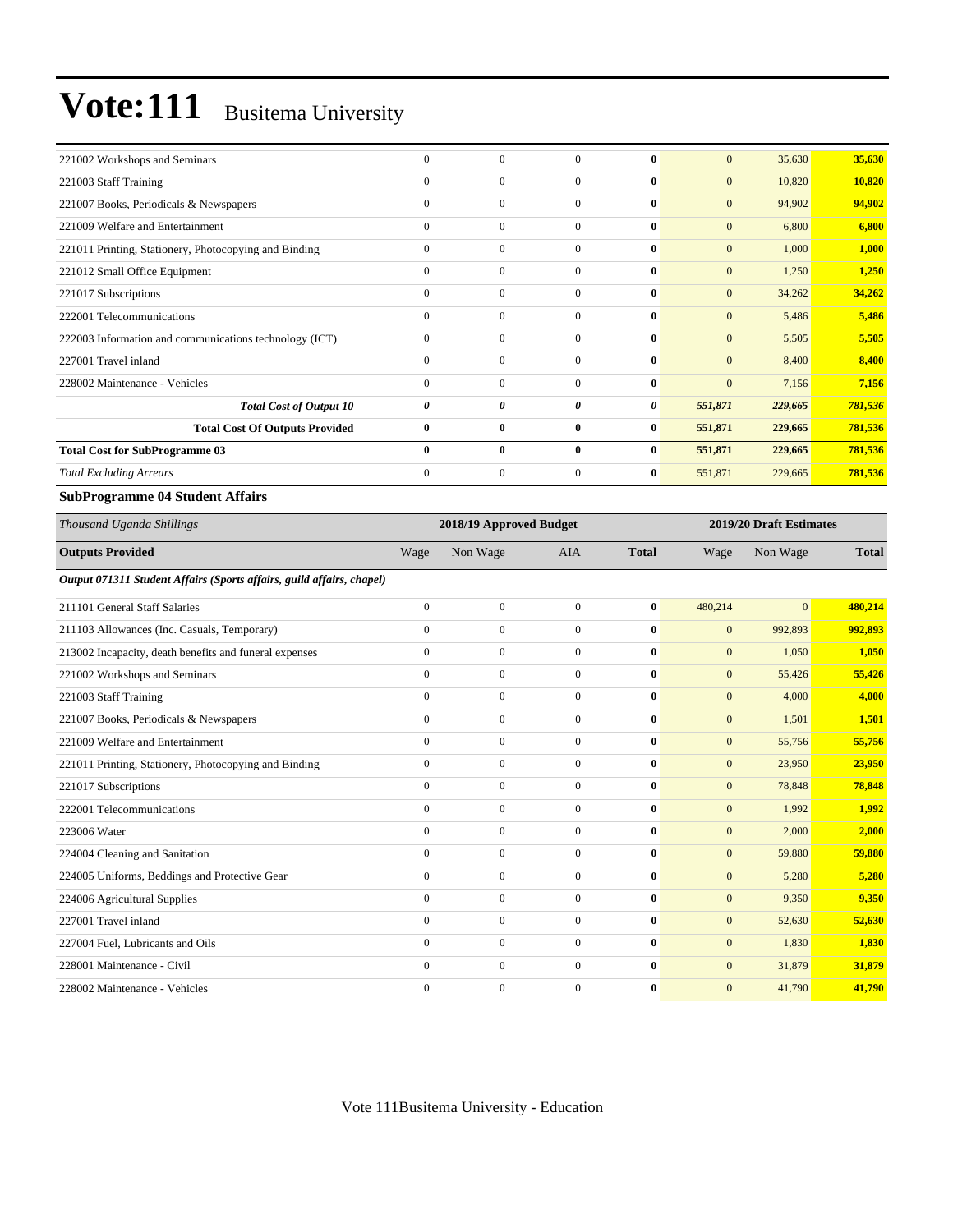| 228003 Maintenance - Machinery, Equipment & Furniture    | $\mathbf{0}$          | $\mathbf{0}$            | $\overline{0}$   | $\bf{0}$              | $\overline{0}$   | 6,550                   | 6,550        |
|----------------------------------------------------------|-----------------------|-------------------------|------------------|-----------------------|------------------|-------------------------|--------------|
| <b>Total Cost of Output 11</b>                           | $\boldsymbol{\theta}$ | 0                       | 0                | $\boldsymbol{\theta}$ | 480,214          | 1,426,604               | 1,906,818    |
| <b>Total Cost Of Outputs Provided</b>                    | $\bf{0}$              | $\bf{0}$                | $\bf{0}$         | $\bf{0}$              | 480,214          | 1,426,604               | 1,906,818    |
| <b>Total Cost for SubProgramme 04</b>                    | $\bf{0}$              | $\bf{0}$                | $\bf{0}$         | $\bf{0}$              | 480,214          | 1,426,604               | 1,906,818    |
| <b>Total Excluding Arrears</b>                           | $\boldsymbol{0}$      | $\boldsymbol{0}$        | $\boldsymbol{0}$ | $\boldsymbol{0}$      | 480,214          | 1,426,604               | 1,906,818    |
| <b>SubProgramme 11 Vice Chancellor's Office</b>          |                       |                         |                  |                       |                  |                         |              |
| Thousand Uganda Shillings                                |                       | 2018/19 Approved Budget |                  |                       |                  | 2019/20 Draft Estimates |              |
| <b>Outputs Provided</b>                                  | Wage                  | Non Wage                | AIA              | <b>Total</b>          | Wage             | Non Wage                | <b>Total</b> |
| Output 071301 Administrative Services                    |                       |                         |                  |                       |                  |                         |              |
| 211101 General Staff Salaries                            | $\boldsymbol{0}$      | $\boldsymbol{0}$        | $\boldsymbol{0}$ | $\bf{0}$              | 705,655          | $\mathbf{0}$            | 705,655      |
| 211103 Allowances (Inc. Casuals, Temporary)              | $\mathbf{0}$          | $\boldsymbol{0}$        | $\overline{0}$   | $\bf{0}$              | $\mathbf{0}$     | 130,908                 | 130,908      |
| 221001 Advertising and Public Relations                  | $\mathbf{0}$          | $\overline{0}$          | $\overline{0}$   | $\bf{0}$              | $\boldsymbol{0}$ | 8,800                   | 8,800        |
| 221002 Workshops and Seminars                            | $\boldsymbol{0}$      | $\boldsymbol{0}$        | $\boldsymbol{0}$ | $\bf{0}$              | $\mathbf{0}$     | 27,752                  | 27,752       |
| 221003 Staff Training                                    | $\boldsymbol{0}$      | $\boldsymbol{0}$        | $\boldsymbol{0}$ | $\bf{0}$              | $\mathbf{0}$     | 22,326                  | 22,326       |
| 221006 Commissions and related charges                   | $\boldsymbol{0}$      | $\boldsymbol{0}$        | $\boldsymbol{0}$ | $\bf{0}$              | $\mathbf{0}$     | 33,750                  | 33,750       |
| 221007 Books, Periodicals & Newspapers                   | $\mathbf{0}$          | $\overline{0}$          | $\overline{0}$   | $\bf{0}$              | $\boldsymbol{0}$ | 14,547                  | 14,547       |
| 221008 Computer supplies and Information Technology (IT) | $\boldsymbol{0}$      | $\boldsymbol{0}$        | $\boldsymbol{0}$ | $\bf{0}$              | $\boldsymbol{0}$ | 6,600                   | 6,600        |
| 221009 Welfare and Entertainment                         | $\boldsymbol{0}$      | $\boldsymbol{0}$        | $\boldsymbol{0}$ | $\bf{0}$              | $\boldsymbol{0}$ | 15,571                  | 15,571       |
| 221011 Printing, Stationery, Photocopying and Binding    | $\mathbf{0}$          | $\boldsymbol{0}$        | $\boldsymbol{0}$ | $\bf{0}$              | $\mathbf{0}$     | 31,324                  | 31,324       |
| 221012 Small Office Equipment                            | $\mathbf{0}$          | $\overline{0}$          | $\overline{0}$   | $\bf{0}$              | $\boldsymbol{0}$ | 1,296                   | 1,296        |
| 221017 Subscriptions                                     | $\boldsymbol{0}$      | $\boldsymbol{0}$        | $\mathbf{0}$     | $\bf{0}$              | $\mathbf{0}$     | 58,416                  | 58,416       |
| 222001 Telecommunications                                | $\boldsymbol{0}$      | $\boldsymbol{0}$        | $\boldsymbol{0}$ | $\bf{0}$              | $\boldsymbol{0}$ | 12,599                  | 12,599       |
| 222002 Postage and Courier                               | $\mathbf{0}$          | $\boldsymbol{0}$        | $\boldsymbol{0}$ | $\bf{0}$              | $\mathbf{0}$     | 131                     | 131          |
| 223003 Rent – (Produced Assets) to private entities      | $\mathbf{0}$          | $\mathbf{0}$            | $\boldsymbol{0}$ | $\boldsymbol{0}$      | $\boldsymbol{0}$ | 11,400                  | 11,400       |
| 223005 Electricity                                       | $\boldsymbol{0}$      | $\boldsymbol{0}$        | $\boldsymbol{0}$ | $\bf{0}$              | $\mathbf{0}$     | 2,400                   | 2,400        |
| 223006 Water                                             | $\mathbf{0}$          | $\mathbf{0}$            | $\mathbf{0}$     | $\bf{0}$              | $\mathbf{0}$     | 780                     | 780          |
| 223007 Other Utilities- (fuel, gas, firewood, charcoal)  | $\mathbf{0}$          | $\mathbf{0}$            | $\overline{0}$   | $\bf{0}$              | $\mathbf{0}$     | 3,800                   | 3,800        |
| 224004 Cleaning and Sanitation                           | $\mathbf{0}$          | $\mathbf{0}$            | $\boldsymbol{0}$ | $\bf{0}$              | $\boldsymbol{0}$ | 9,423                   | 9,423        |
| 224006 Agricultural Supplies                             | $\boldsymbol{0}$      | $\boldsymbol{0}$        | $\boldsymbol{0}$ | $\bf{0}$              | $\boldsymbol{0}$ | 25,620                  | 25,620       |
| 226001 Insurances                                        | $\boldsymbol{0}$      | $\boldsymbol{0}$        | $\overline{0}$   | $\bf{0}$              | $\mathbf{0}$     | 200                     | <b>200</b>   |
| 227001 Travel inland                                     | $\boldsymbol{0}$      | $\boldsymbol{0}$        | $\boldsymbol{0}$ | $\bf{0}$              | $\mathbf{0}$     | 84,709                  | 84,709       |
| 227002 Travel abroad                                     | $\mathbf{0}$          | $\boldsymbol{0}$        | $\boldsymbol{0}$ | $\bf{0}$              | $\boldsymbol{0}$ | 90,175                  | 90,175       |
| 227004 Fuel, Lubricants and Oils                         | $\boldsymbol{0}$      | $\boldsymbol{0}$        | $\boldsymbol{0}$ | $\bf{0}$              | $\boldsymbol{0}$ | 4,800                   | 4,800        |
| 228001 Maintenance - Civil                               | $\mathbf{0}$          | $\boldsymbol{0}$        | $\boldsymbol{0}$ | $\bf{0}$              | $\mathbf{0}$     | 10,400                  | 10,400       |
| 228002 Maintenance - Vehicles                            | $\mathbf{0}$          | $\mathbf{0}$            | $\mathbf{0}$     | $\bf{0}$              | $\mathbf{0}$     | 64,319                  | 64,319       |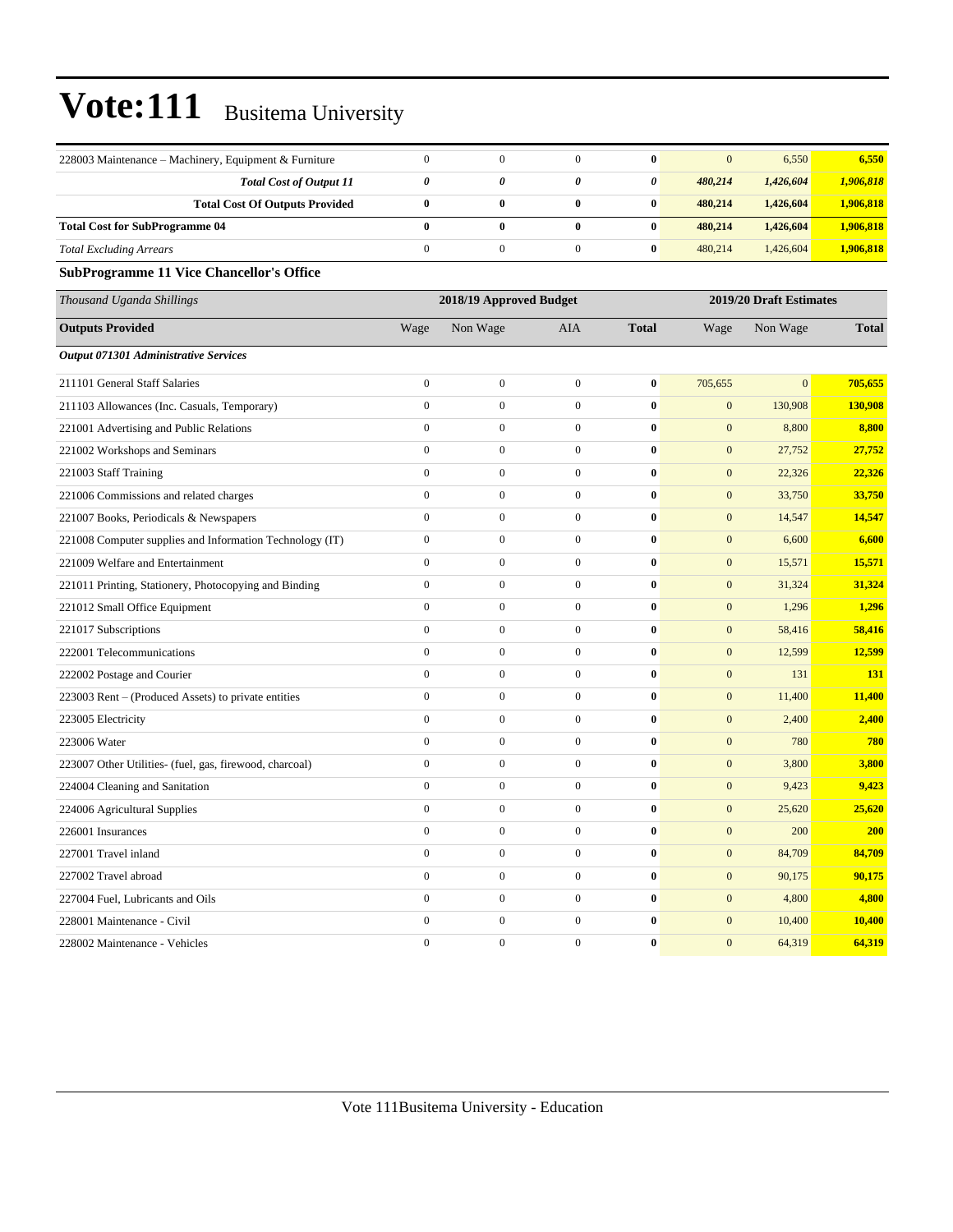| 282101 Donations                                         | $\boldsymbol{0}$ | $\mathbf{0}$            | $\mathbf{0}$     | $\bf{0}$     | $\mathbf{0}$     | 6,500                   | 6,500        |  |  |
|----------------------------------------------------------|------------------|-------------------------|------------------|--------------|------------------|-------------------------|--------------|--|--|
| <b>Total Cost of Output 01</b>                           | $\pmb{\theta}$   | 0                       | 0                | 0            | 705,655          | 678,547                 | 1,384,202    |  |  |
| <b>Total Cost Of Outputs Provided</b>                    | $\bf{0}$         | $\bf{0}$                | $\bf{0}$         | $\bf{0}$     | 705,655          | 678,547                 | 1,384,202    |  |  |
| <b>Total Cost for SubProgramme 11</b>                    | $\bf{0}$         | $\bf{0}$                | $\bf{0}$         | $\bf{0}$     | 705,655          | 678,547                 | 1,384,202    |  |  |
| <b>Total Excluding Arrears</b>                           | $\boldsymbol{0}$ | $\mathbf{0}$            | $\mathbf{0}$     | $\bf{0}$     | 705,655          | 678,547                 | 1,384,202    |  |  |
| <b>SubProgramme 12 University Secretary</b>              |                  |                         |                  |              |                  |                         |              |  |  |
| Thousand Uganda Shillings                                |                  | 2018/19 Approved Budget |                  |              |                  | 2019/20 Draft Estimates |              |  |  |
| <b>Outputs Provided</b>                                  | Wage             | Non Wage                | AIA              | <b>Total</b> | Wage             | Non Wage                | <b>Total</b> |  |  |
| Output 071301 Administrative Services                    |                  |                         |                  |              |                  |                         |              |  |  |
| 211101 General Staff Salaries                            | $\boldsymbol{0}$ | $\boldsymbol{0}$        | $\mathbf{0}$     | $\bf{0}$     | 2,115,582        | $\mathbf{0}$            | 2,115,582    |  |  |
| 211103 Allowances (Inc. Casuals, Temporary)              | $\boldsymbol{0}$ | $\boldsymbol{0}$        | $\mathbf{0}$     | $\bf{0}$     | $\mathbf{0}$     | 301,196                 | 301,196      |  |  |
| 212201 Social Security Contributions                     | $\boldsymbol{0}$ | $\boldsymbol{0}$        | $\boldsymbol{0}$ | $\bf{0}$     | $\boldsymbol{0}$ | 2,324,639               | 2,324,639    |  |  |
| 213001 Medical expenses (To employees)                   | $\boldsymbol{0}$ | $\mathbf{0}$            | $\mathbf{0}$     | $\bf{0}$     | $\mathbf{0}$     | 121,765                 | 121,765      |  |  |
| 213002 Incapacity, death benefits and funeral expenses   | $\boldsymbol{0}$ | $\mathbf{0}$            | $\mathbf{0}$     | $\bf{0}$     | $\mathbf{0}$     | 29,000                  | 29,000       |  |  |
| 213004 Gratuity Expenses                                 | $\mathbf{0}$     | $\mathbf{0}$            | $\mathbf{0}$     | $\bf{0}$     | $\mathbf{0}$     | 266,957                 | 266,957      |  |  |
| 221002 Workshops and Seminars                            | $\boldsymbol{0}$ | $\mathbf{0}$            | $\boldsymbol{0}$ | $\bf{0}$     | $\mathbf{0}$     | 80,034                  | 80,034       |  |  |
| 221003 Staff Training                                    | $\boldsymbol{0}$ | $\boldsymbol{0}$        | $\boldsymbol{0}$ | $\bf{0}$     | $\boldsymbol{0}$ | 51,489                  | 51,489       |  |  |
| 221004 Recruitment Expenses                              | $\boldsymbol{0}$ | $\mathbf{0}$            | $\mathbf{0}$     | $\bf{0}$     | $\mathbf{0}$     | 25,000                  | 25,000       |  |  |
| 221006 Commissions and related charges                   | $\boldsymbol{0}$ | $\mathbf{0}$            | $\mathbf{0}$     | $\bf{0}$     | $\mathbf{0}$     | 453,954                 | 453,954      |  |  |
| 221007 Books, Periodicals & Newspapers                   | $\mathbf{0}$     | $\mathbf{0}$            | $\mathbf{0}$     | $\bf{0}$     | $\mathbf{0}$     | 3,272                   | 3,272        |  |  |
| 221008 Computer supplies and Information Technology (IT) | $\boldsymbol{0}$ | $\mathbf{0}$            | $\boldsymbol{0}$ | $\bf{0}$     | $\mathbf{0}$     | 31,474                  | 31,474       |  |  |
| 221009 Welfare and Entertainment                         | $\boldsymbol{0}$ | $\boldsymbol{0}$        | $\boldsymbol{0}$ | $\bf{0}$     | $\boldsymbol{0}$ | 53,935                  | 53,935       |  |  |
| 221011 Printing, Stationery, Photocopying and Binding    | $\boldsymbol{0}$ | $\mathbf{0}$            | $\mathbf{0}$     | $\bf{0}$     | $\mathbf{0}$     | 55,097                  | 55,097       |  |  |
| 221012 Small Office Equipment                            | $\boldsymbol{0}$ | $\mathbf{0}$            | $\mathbf{0}$     | $\bf{0}$     | $\mathbf{0}$     | 1,000                   | 1,000        |  |  |
| 221017 Subscriptions                                     | $\mathbf{0}$     | $\mathbf{0}$            | $\mathbf{0}$     | $\bf{0}$     | $\mathbf{0}$     | 3,244                   | 3,244        |  |  |
| 222001 Telecommunications                                | $\boldsymbol{0}$ | $\mathbf{0}$            | $\mathbf{0}$     | $\bf{0}$     | $\mathbf{0}$     | 14,201                  | 14,201       |  |  |
| 222002 Postage and Courier                               | $\boldsymbol{0}$ | $\boldsymbol{0}$        | $\boldsymbol{0}$ | $\bf{0}$     | $\boldsymbol{0}$ | 1,100                   | 1,100        |  |  |
| 222003 Information and communications technology (ICT)   | $\boldsymbol{0}$ | $\mathbf{0}$            | $\mathbf{0}$     | $\bf{0}$     | $\mathbf{0}$     | 288,200                 | 288,200      |  |  |
| 223005 Electricity                                       | $\boldsymbol{0}$ | $\overline{0}$          | $\mathbf{0}$     | $\bf{0}$     | $\mathbf{0}$     | 162,080                 | 162,080      |  |  |
| 223006 Water                                             | $\mathbf{0}$     | $\mathbf{0}$            | $\mathbf{0}$     | $\bf{0}$     | $\mathbf{0}$     | 34,091                  | 34,091       |  |  |
| 223901 Rent - (Produced Assets) to other govt. units     | $\boldsymbol{0}$ | $\boldsymbol{0}$        | $\boldsymbol{0}$ | $\bf{0}$     | $\mathbf{0}$     | 20,115                  | 20,115       |  |  |
| 224001 Medical Supplies                                  | $\boldsymbol{0}$ | $\boldsymbol{0}$        | $\boldsymbol{0}$ | $\pmb{0}$    | $\boldsymbol{0}$ | 126,735                 | 126,735      |  |  |
| 224004 Cleaning and Sanitation                           | $\boldsymbol{0}$ | $\boldsymbol{0}$        | $\boldsymbol{0}$ | $\pmb{0}$    | $\boldsymbol{0}$ | 10,620                  | 10,620       |  |  |
| 224005 Uniforms, Beddings and Protective Gear            | $\boldsymbol{0}$ | $\boldsymbol{0}$        | $\boldsymbol{0}$ | $\bf{0}$     | $\mathbf{0}$     | 3,741                   | 3,741        |  |  |
| 224006 Agricultural Supplies                             | $\boldsymbol{0}$ | $\boldsymbol{0}$        | $\boldsymbol{0}$ | $\pmb{0}$    | $\boldsymbol{0}$ | 60,935                  | 60,935       |  |  |
| 225002 Consultancy Services-Long-term                    | $\boldsymbol{0}$ | $\boldsymbol{0}$        | $\boldsymbol{0}$ | $\pmb{0}$    | $\boldsymbol{0}$ | 59,408                  | 59,408       |  |  |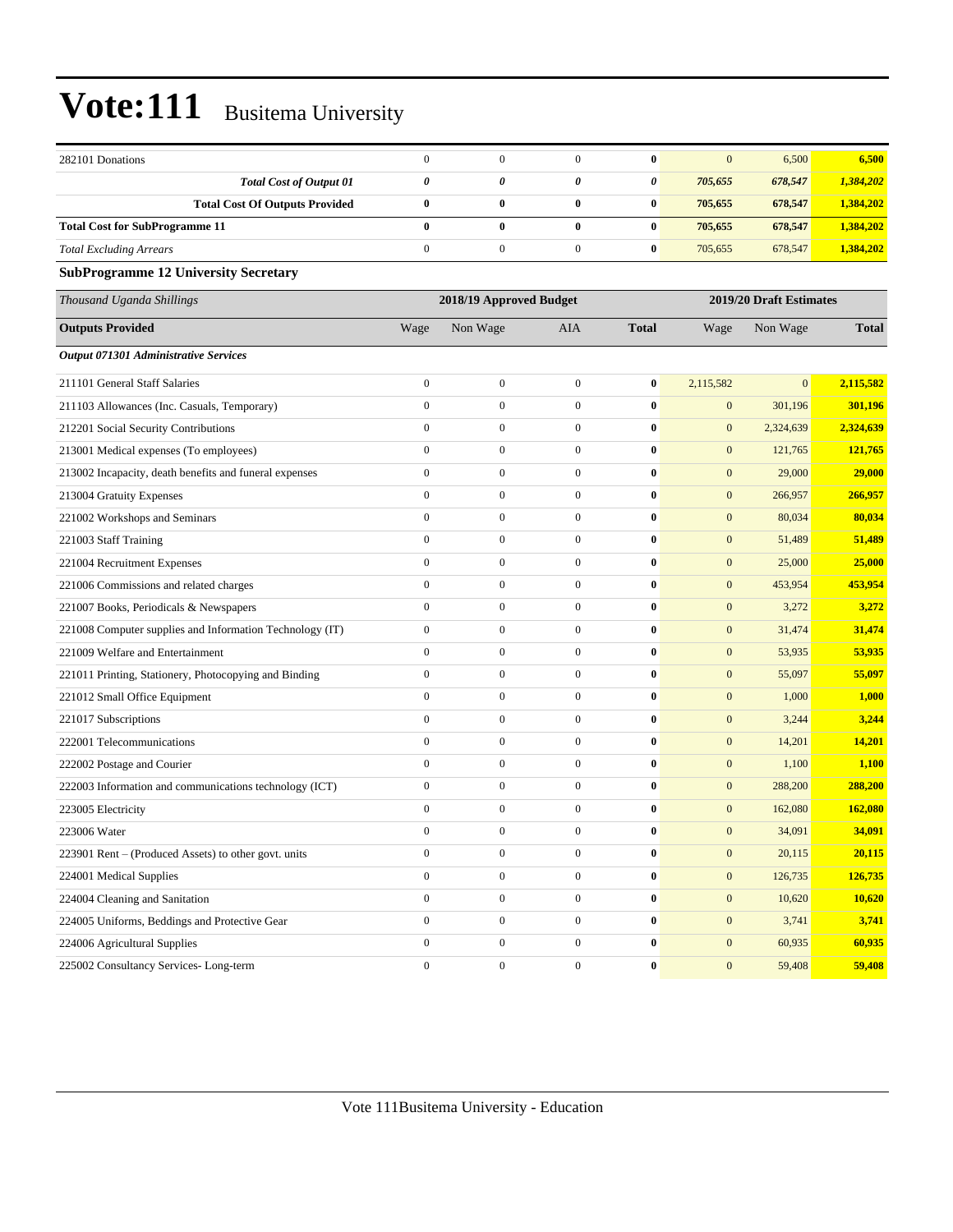| 226001 Insurances                                     | $\Omega$       | $\mathbf{0}$ | $\Omega$     | $\mathbf{0}$ | $\overline{0}$ | 50,000    | 50,000    |
|-------------------------------------------------------|----------------|--------------|--------------|--------------|----------------|-----------|-----------|
| 227001 Travel inland                                  | $\mathbf{0}$   | $\mathbf{0}$ | $\Omega$     | $\mathbf{0}$ | $\mathbf{0}$   | 146,076   | 146,076   |
| 227002 Travel abroad                                  | $\overline{0}$ | $\mathbf{0}$ | $\mathbf{0}$ | $\mathbf{0}$ | $\overline{0}$ | 14,000    | 14,000    |
| 227004 Fuel, Lubricants and Oils                      | $\mathbf{0}$   | $\mathbf{0}$ | $\Omega$     | $\bf{0}$     | $\mathbf{0}$   | 230,343   | 230,343   |
| 228001 Maintenance - Civil                            | $\overline{0}$ | $\mathbf{0}$ | $\Omega$     | $\bf{0}$     | $\overline{0}$ | 71,492    | 71,492    |
| 228002 Maintenance - Vehicles                         | $\mathbf{0}$   | $\mathbf{0}$ | $\mathbf{0}$ | $\bf{0}$     | $\mathbf{0}$   | 42,000    | 42,000    |
| 228003 Maintenance – Machinery, Equipment & Furniture | $\overline{0}$ | $\mathbf{0}$ | $\mathbf{0}$ | $\mathbf{0}$ | $\mathbf{0}$   | 47,500    | 47,500    |
| <b>Total Cost of Output 01</b>                        | 0              | 0            | 0            | $\theta$     | 2,115,582      | 5,184,693 | 7,300,275 |
| <b>Total Cost Of Outputs Provided</b>                 | $\bf{0}$       | $\bf{0}$     | $\bf{0}$     | $\bf{0}$     | 2,115,582      | 5,184,693 | 7,300,275 |
| <b>Total Cost for SubProgramme 12</b>                 | $\mathbf{0}$   | $\bf{0}$     | $\mathbf{0}$ | $\bf{0}$     | 2,115,582      | 5,184,693 | 7,300,275 |
| <b>Total Excluding Arrears</b>                        | $\overline{0}$ | $\mathbf{0}$ | $\mathbf{0}$ | $\bf{0}$     | 2,115,582      | 5,184,693 | 7,300,275 |

#### **SubProgramme 13 Finance**

| Thousand Uganda Shillings                                         |              | 2018/19 Approved Budget |              |              |              | 2019/20 Draft Estimates |              |
|-------------------------------------------------------------------|--------------|-------------------------|--------------|--------------|--------------|-------------------------|--------------|
| <b>Outputs Provided</b>                                           | Wage         | Non Wage                | <b>AIA</b>   | <b>Total</b> | Wage         | Non Wage                | <b>Total</b> |
| <b>Output 071302 Financial Management and Accounting Services</b> |              |                         |              |              |              |                         |              |
| 211101 General Staff Salaries                                     | $\mathbf{0}$ | $\boldsymbol{0}$        | $\mathbf{0}$ | $\bf{0}$     | 827,580      | $\mathbf{0}$            | 827,580      |
| 211103 Allowances (Inc. Casuals, Temporary)                       | $\mathbf{0}$ | $\mathbf{0}$            | $\mathbf{0}$ | $\bf{0}$     | $\mathbf{0}$ | 8,051                   | 8,051        |
| 221002 Workshops and Seminars                                     | $\Omega$     | $\mathbf{0}$            | $\theta$     | 0            | $\mathbf{0}$ | 62,561                  | 62,561       |
| 221007 Books, Periodicals & Newspapers                            | $\Omega$     | $\mathbf{0}$            | $\Omega$     | 0            | $\mathbf{0}$ | 1,920                   | 1,920        |
| 221008 Computer supplies and Information Technology (IT)          | $\mathbf{0}$ | $\mathbf{0}$            | $\mathbf{0}$ | 0            | $\mathbf{0}$ | 5,991                   | 5,991        |
| 221009 Welfare and Entertainment                                  | $\mathbf{0}$ | $\mathbf{0}$            | $\mathbf{0}$ | 0            | $\mathbf{0}$ | 7,764                   | 7,764        |
| 221011 Printing, Stationery, Photocopying and Binding             | $\Omega$     | $\mathbf{0}$            | $\Omega$     | 0            | $\mathbf{0}$ | 3,700                   | 3,700        |
| 221012 Small Office Equipment                                     | $\mathbf{0}$ | $\mathbf{0}$            | $\Omega$     | 0            | $\mathbf{0}$ | 680                     | 680          |
| 221017 Subscriptions                                              | $\mathbf{0}$ | $\mathbf{0}$            | $\mathbf{0}$ | $\bf{0}$     | $\mathbf{0}$ | 5,110                   | 5,110        |
| 222001 Telecommunications                                         | $\mathbf{0}$ | $\boldsymbol{0}$        | $\mathbf{0}$ | $\bf{0}$     | $\mathbf{0}$ | 4,495                   | 4,495        |
| 227001 Travel inland                                              | $\mathbf{0}$ | $\mathbf{0}$            | $\mathbf{0}$ | 0            | $\mathbf{0}$ | 26,800                  | 26,800       |
| 228002 Maintenance - Vehicles                                     | $\mathbf{0}$ | $\mathbf{0}$            | $\mathbf{0}$ | 0            | $\mathbf{0}$ | 16,756                  | 16,756       |
| <b>Total Cost of Output 02</b>                                    | 0            | 0                       | 0            | 0            | 827,580      | 143,829                 | 971,409      |
| <b>Total Cost Of Outputs Provided</b>                             | $\bf{0}$     | $\bf{0}$                | $\mathbf{0}$ | $\bf{0}$     | 827,580      | 143,829                 | 971,409      |
| <b>Total Cost for SubProgramme 13</b>                             | $\bf{0}$     | $\bf{0}$                | $\bf{0}$     | $\bf{0}$     | 827,580      | 143,829                 | 971,409      |
| <b>Total Excluding Arrears</b>                                    | $\mathbf{0}$ | $\boldsymbol{0}$        | $\mathbf{0}$ | $\bf{0}$     | 827,580      | 143,829                 | 971,409      |
| <b>Development Budget Estimates</b>                               |              |                         |              |              |              |                         |              |

#### **Project 1466 Institutional Support to Busitema University - Retooling**

| Thousand Uganda Shillings                                              | 2018/19 Approved Budget |   |          |              |                               | 2019/20 Draft Estimates |              |  |
|------------------------------------------------------------------------|-------------------------|---|----------|--------------|-------------------------------|-------------------------|--------------|--|
| <b>Capital Purchases</b>                                               | GoU Dev't External Fin  |   | AIA      | <b>Total</b> | <b>GoU</b> Dev't External Fin |                         | <b>Total</b> |  |
| Output 071375 Purchase of Motor Vehicles and Other Transport Equipment |                         |   |          |              |                               |                         |              |  |
| 312201 Transport Equipment                                             |                         | 0 | $\Omega$ | $\mathbf{0}$ | 163,480                       | $\overline{0}$          | 163,480      |  |
| Total Cost Of Output 071375                                            |                         | 0 | 0        | 0            | 163,480                       | $\boldsymbol{\theta}$   | 163,480      |  |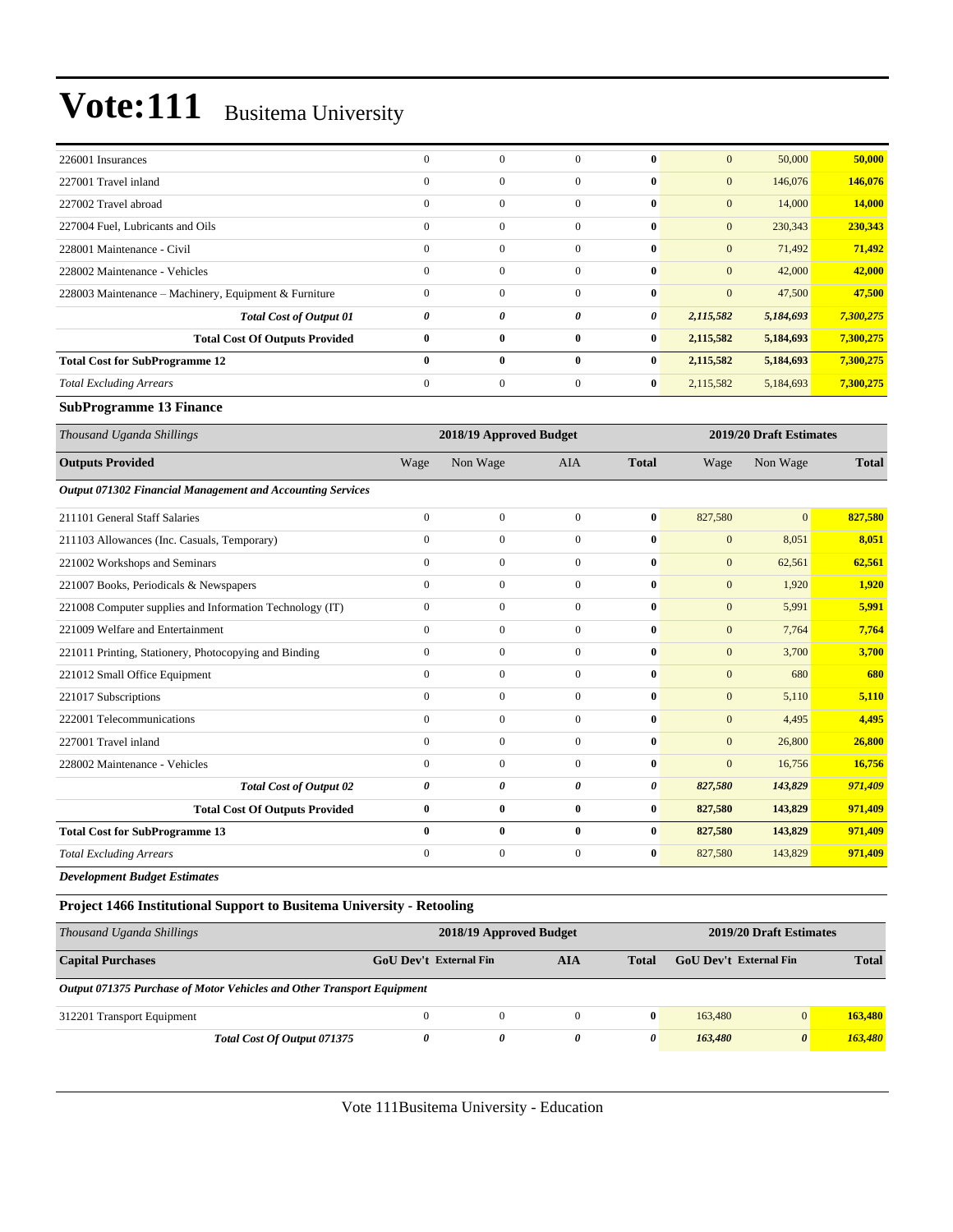#### *Output 071377 Purchase of Specialised Machinery & Equipment*

| <b>Total Excluding Arrears</b>                                                      | $\mathbf{0}$          | $\mathbf{0}$        | $\Omega$     | $\bf{0}$     | 15,100,784 | $\overline{0}$        | 15,100,784   |
|-------------------------------------------------------------------------------------|-----------------------|---------------------|--------------|--------------|------------|-----------------------|--------------|
| <b>Total Cost for Programme 13</b>                                                  | $\mathbf{0}$          | $\mathbf{0}$        | $\mathbf{0}$ | $\bf{0}$     | 15,100,784 | $\bf{0}$              | 15,100,784   |
|                                                                                     | GoU                   | <b>External Fin</b> | <b>AIA</b>   | <b>Total</b> | GoU        | <b>External Fin</b>   | <b>Total</b> |
| <b>Total Excluding Arrears</b>                                                      | $\mathbf{0}$          | $\mathbf{0}$        | $\mathbf{0}$ | $\bf{0}$     | 1,694,270  | $\overline{0}$        | 1,694,270    |
| <b>Total Cost for Project: 1466</b>                                                 | $\mathbf{0}$          | $\mathbf{0}$        | $\mathbf{0}$ | $\bf{0}$     | 1,694,270  | $\overline{0}$        | 1,694,270    |
| <b>Total Cost for Capital Purchases</b>                                             | $\mathbf{0}$          | $\mathbf{0}$        | $\Omega$     | $\bf{0}$     | 1,694,270  | $\overline{0}$        | 1,694,270    |
| Total Cost Of Output 071381                                                         | 0                     | 0                   | $\theta$     | 0            | 195,757    | $\boldsymbol{\theta}$ | 195,757      |
| 312203 Furniture & Fixtures                                                         | $\Omega$              | $\Omega$            | $\Omega$     | $\bf{0}$     | 117,830    | $\mathbf{0}$          | 117,830      |
| 312101 Non-Residential Buildings                                                    | $\mathbf{0}$          | $\mathbf{0}$        | $\Omega$     | $\bf{0}$     | 77,927     | $\mathbf{0}$          | 77,927       |
| Output 071381 Lecture Room Construction and Rehabilitation (Universities)           |                       |                     |              |              |            |                       |              |
| Total Cost Of Output 071380                                                         | $\boldsymbol{\theta}$ | 0                   | $\theta$     | $\theta$     | 893,400    | $\boldsymbol{\theta}$ | 893,400      |
| 312101 Non-Residential Buildings                                                    | $\Omega$              | $\Omega$            | $\Omega$     | $\mathbf{0}$ | 893,400    | $\mathbf{0}$          | 893,400      |
| Output 071380 Construction and Rehabilitation of Learning Facilities (Universities) |                       |                     |              |              |            |                       |              |
| Total Cost Of Output 071377                                                         | 0                     | 0                   | 0            | $\theta$     | 441,633    | $\boldsymbol{\theta}$ | 441,633      |
| 312202 Machinery and Equipment                                                      | $\Omega$              | $\Omega$            | $\Omega$     | $\mathbf{0}$ | 441,633    | $\mathbf{0}$          | 441,633      |

#### *Programmme 14 Delivery of Tertiary Education Programme*

*Recurrent Budget Estimates*

#### **SubProgramme 05 Faculty of Agriculture & Animal Sciences**

| Thousand Uganda Shillings                                | 2018/19 Approved Budget |                  |                |              | 2019/20 Draft Estimates |              |              |  |
|----------------------------------------------------------|-------------------------|------------------|----------------|--------------|-------------------------|--------------|--------------|--|
| <b>Outputs Provided</b>                                  | Wage                    | Non Wage         | <b>AIA</b>     | <b>Total</b> | Wage                    | Non Wage     | <b>Total</b> |  |
| Output 071401 Teaching and Training                      |                         |                  |                |              |                         |              |              |  |
| 211101 General Staff Salaries                            | $\mathbf{0}$            | $\boldsymbol{0}$ | $\Omega$       | $\bf{0}$     | 2,342,471               | $\mathbf{0}$ | 2,342,471    |  |
| 211103 Allowances (Inc. Casuals, Temporary)              | $\Omega$                | $\mathbf{0}$     | $\Omega$       | $\bf{0}$     | $\mathbf{0}$            | 444,936      | 444,936      |  |
| 221002 Workshops and Seminars                            | $\mathbf{0}$            | $\boldsymbol{0}$ | $\Omega$       | $\bf{0}$     | $\mathbf{0}$            | 22,200       | 22,200       |  |
| 221003 Staff Training                                    | $\overline{0}$          | $\boldsymbol{0}$ | $\mathbf{0}$   | 0            | $\mathbf{0}$            | 7,000        | 7,000        |  |
| 221005 Hire of Venue (chairs, projector, etc)            | $\mathbf{0}$            | $\mathbf{0}$     | $\mathbf{0}$   | $\bf{0}$     | $\mathbf{0}$            | 2,000        | 2,000        |  |
| 221007 Books, Periodicals & Newspapers                   | $\mathbf{0}$            | $\mathbf{0}$     | $\mathbf{0}$   | $\bf{0}$     | $\mathbf{0}$            | 6,000        | 6,000        |  |
| 221008 Computer supplies and Information Technology (IT) | $\mathbf{0}$            | $\boldsymbol{0}$ | $\Omega$       | $\bf{0}$     | $\mathbf{0}$            | 1,200        | 1,200        |  |
| 221009 Welfare and Entertainment                         | $\mathbf{0}$            | $\mathbf{0}$     | $\mathbf{0}$   | $\bf{0}$     | $\mathbf{0}$            | 24,000       | 24,000       |  |
| 221011 Printing, Stationery, Photocopying and Binding    | $\mathbf{0}$            | $\mathbf{0}$     | $\mathbf{0}$   | $\bf{0}$     | $\overline{0}$          | 11,600       | 11,600       |  |
| 221012 Small Office Equipment                            | $\mathbf{0}$            | $\boldsymbol{0}$ | $\mathbf{0}$   | $\bf{0}$     | $\mathbf{0}$            | 5,580        | 5,580        |  |
| 221017 Subscriptions                                     | $\mathbf{0}$            | $\mathbf{0}$     | $\overline{0}$ | $\bf{0}$     | $\mathbf{0}$            | 9,880        | 9,880        |  |
| 222001 Telecommunications                                | $\mathbf{0}$            | $\mathbf{0}$     | $\mathbf{0}$   | $\bf{0}$     | $\mathbf{0}$            | 3,120        | 3,120        |  |
| 223004 Guard and Security services                       | $\mathbf{0}$            | $\mathbf{0}$     | $\mathbf{0}$   | 0            | $\mathbf{0}$            | 26,000       | 26,000       |  |
| 223005 Electricity                                       | $\mathbf{0}$            | $\mathbf{0}$     | $\mathbf{0}$   | 0            | $\mathbf{0}$            | 72,000       | 72,000       |  |
| 223006 Water                                             | $\mathbf{0}$            | $\mathbf{0}$     | $\Omega$       | 0            | $\mathbf{0}$            | 89,518       | 89,518       |  |
| 224001 Medical Supplies                                  | $\mathbf{0}$            | $\boldsymbol{0}$ | $\Omega$       | $\bf{0}$     | $\mathbf{0}$            | 58,500       | 58,500       |  |
| 224004 Cleaning and Sanitation                           | $\Omega$                | $\mathbf{0}$     | $\Omega$       | 0            | $\mathbf{0}$            | 22,720       | 22,720       |  |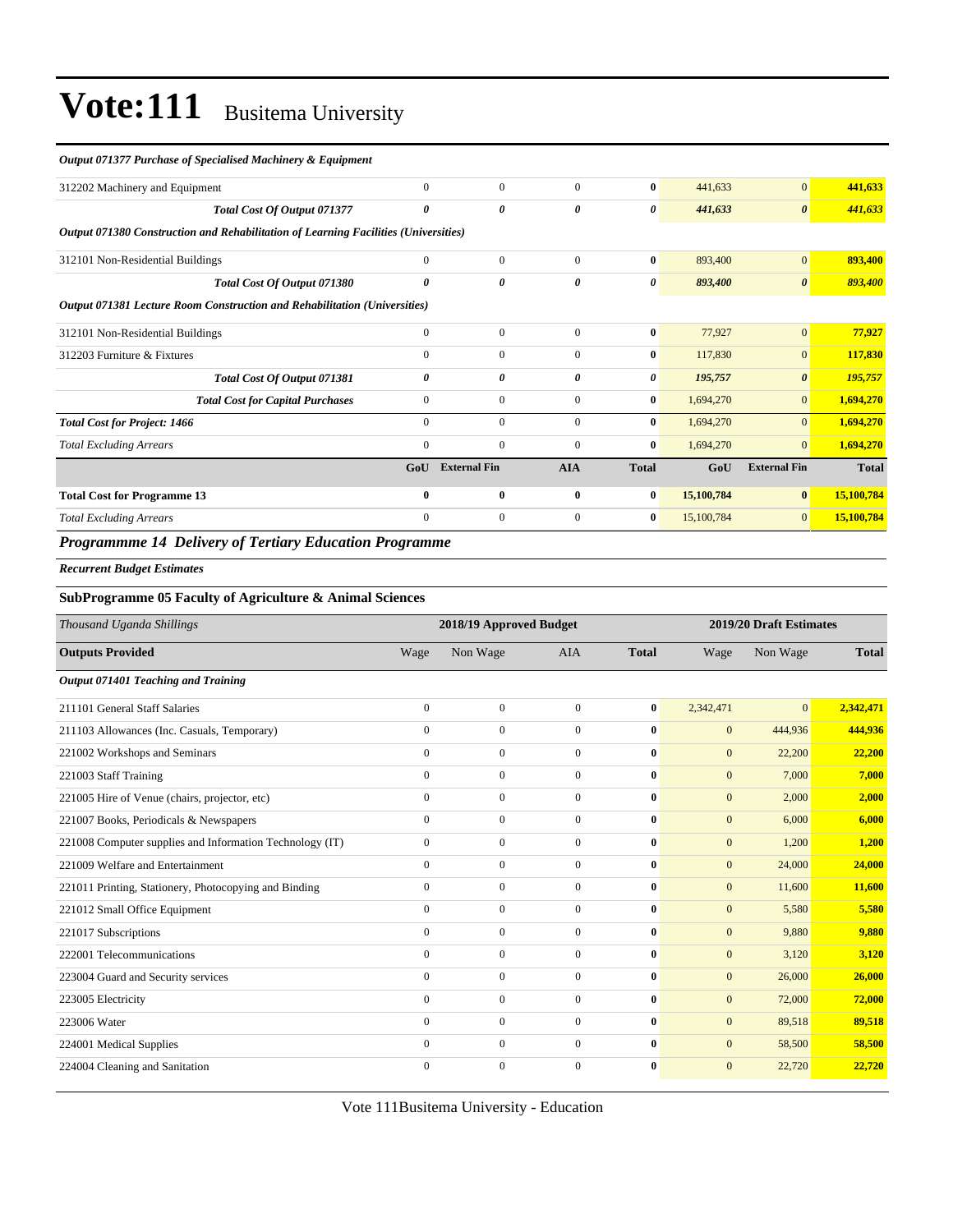| 224006 Agricultural Supplies                          | $\mathbf{0}$ | $\Omega$       | $\Omega$       | $\bf{0}$              | $\mathbf{0}$          | 75,740    | 75,740    |
|-------------------------------------------------------|--------------|----------------|----------------|-----------------------|-----------------------|-----------|-----------|
| 227001 Travel inland                                  | $\mathbf{0}$ | $\mathbf{0}$   | $\Omega$       | $\bf{0}$              | $\mathbf{0}$          | 30,998    | 30,998    |
| 227004 Fuel, Lubricants and Oils                      | $\mathbf{0}$ | $\mathbf{0}$   | $\Omega$       | $\bf{0}$              | $\mathbf{0}$          | 31,200    | 31,200    |
| 228001 Maintenance - Civil                            | $\mathbf{0}$ | $\overline{0}$ | $\overline{0}$ | $\bf{0}$              | $\mathbf{0}$          | 40,502    | 40,502    |
| 228002 Maintenance - Vehicles                         | $\mathbf{0}$ | $\mathbf{0}$   | $\overline{0}$ | $\bf{0}$              | $\mathbf{0}$          | 25,300    | 25,300    |
| 228003 Maintenance – Machinery, Equipment & Furniture | $\mathbf{0}$ | $\mathbf{0}$   | $\overline{0}$ | $\bf{0}$              | $\mathbf{0}$          | 6,840     | 6,840     |
| <b>Total Cost of Output 01</b>                        | 0            | 0              | 0              | 0                     | 2,342,471             | 1,016,834 | 3,359,305 |
| <b>Output 071402 Research and Graduate Studies</b>    |              |                |                |                       |                       |           |           |
| 211103 Allowances (Inc. Casuals, Temporary)           | $\mathbf{0}$ | $\mathbf{0}$   | $\Omega$       | $\bf{0}$              | $\mathbf{0}$          | 19,600    | 19,600    |
| <b>Total Cost of Output 02</b>                        | 0            | 0              | 0              | $\boldsymbol{\theta}$ | $\boldsymbol{\theta}$ | 19,600    | 19,600    |
| Output 071403 Outreach                                |              |                |                |                       |                       |           |           |
| 211103 Allowances (Inc. Casuals, Temporary)           | $\mathbf{0}$ | $\Omega$       | $\Omega$       | $\bf{0}$              | $\mathbf{0}$          | 22,048    | 22,048    |
| <b>Total Cost of Output 03</b>                        | 0            | 0              | 0              | $\boldsymbol{\theta}$ | $\boldsymbol{\theta}$ | 22,048    | 22,048    |
| <b>Total Cost Of Outputs Provided</b>                 | $\bf{0}$     | $\bf{0}$       | 0              | $\bf{0}$              | 2,342,471             | 1,058,482 | 3,400,953 |
| <b>Total Cost for SubProgramme 05</b>                 | $\bf{0}$     | $\bf{0}$       | $\bf{0}$       | $\bf{0}$              | 2,342,471             | 1,058,482 | 3,400,953 |
| <b>Total Excluding Arrears</b>                        | $\mathbf{0}$ | $\mathbf{0}$   | $\overline{0}$ | $\bf{0}$              | 2,342,471             | 1,058,482 | 3,400,953 |
| SubProgramme 06 Faculty of Science & Education        |              |                |                |                       |                       |           |           |

### **SubProgramme 06 Faculty of Science & Education**

| Thousand Uganda Shillings                                |              | 2018/19 Approved Budget |                |              | 2019/20 Draft Estimates |              |              |
|----------------------------------------------------------|--------------|-------------------------|----------------|--------------|-------------------------|--------------|--------------|
| <b>Outputs Provided</b>                                  | Wage         | Non Wage                | <b>AIA</b>     | <b>Total</b> | Wage                    | Non Wage     | <b>Total</b> |
| Output 071401 Teaching and Training                      |              |                         |                |              |                         |              |              |
| 211101 General Staff Salaries                            | $\mathbf{0}$ | $\mathbf{0}$            | $\overline{0}$ | $\bf{0}$     | 5,102,508               | $\mathbf{0}$ | 5,102,508    |
| 211103 Allowances (Inc. Casuals, Temporary)              | $\mathbf{0}$ | $\mathbf{0}$            | $\overline{0}$ | $\bf{0}$     | $\mathbf{0}$            | 331,400      | 331,400      |
| 221002 Workshops and Seminars                            | $\Omega$     | $\overline{0}$          | $\overline{0}$ | $\bf{0}$     | $\mathbf{0}$            | 7,390        | 7,390        |
| 221003 Staff Training                                    | $\mathbf{0}$ | $\overline{0}$          | $\overline{0}$ | $\bf{0}$     | $\mathbf{0}$            | 3,660        | 3,660        |
| 221005 Hire of Venue (chairs, projector, etc)            | $\Omega$     | $\mathbf{0}$            | $\overline{0}$ | $\mathbf{0}$ | $\overline{0}$          | 6,000        | 6,000        |
| 221007 Books, Periodicals & Newspapers                   | $\mathbf{0}$ | $\boldsymbol{0}$        | $\overline{0}$ | $\bf{0}$     | $\mathbf{0}$            | 6,000        | 6,000        |
| 221008 Computer supplies and Information Technology (IT) | $\mathbf{0}$ | $\boldsymbol{0}$        | $\overline{0}$ | $\mathbf{0}$ | $\mathbf{0}$            | 8,500        | 8,500        |
| 221009 Welfare and Entertainment                         | $\Omega$     | $\mathbf{0}$            | $\Omega$       | $\bf{0}$     | $\mathbf{0}$            | 23,054       | 23,054       |
| 221011 Printing, Stationery, Photocopying and Binding    | $\mathbf{0}$ | $\boldsymbol{0}$        | $\overline{0}$ | $\bf{0}$     | $\mathbf{0}$            | 54,200       | 54,200       |
| 221012 Small Office Equipment                            | $\Omega$     | $\overline{0}$          | $\overline{0}$ | $\bf{0}$     | $\mathbf{0}$            | 2,050        | 2,050        |
| 221017 Subscriptions                                     | $\mathbf{0}$ | $\boldsymbol{0}$        | $\overline{0}$ | $\bf{0}$     | $\mathbf{0}$            | 3,800        | 3,800        |
| 222001 Telecommunications                                | $\mathbf{0}$ | $\overline{0}$          | $\overline{0}$ | $\bf{0}$     | $\mathbf{0}$            | 3,800        | 3,800        |
| 222002 Postage and Courier                               | $\mathbf{0}$ | $\overline{0}$          | $\overline{0}$ | $\bf{0}$     | $\mathbf{0}$            | 1,000        | 1,000        |
| 223003 Rent – (Produced Assets) to private entities      | $\mathbf{0}$ | $\mathbf{0}$            | $\overline{0}$ | $\bf{0}$     | $\mathbf{0}$            | 6,000        | 6,000        |
| 223005 Electricity                                       | $\mathbf{0}$ | $\mathbf{0}$            | $\overline{0}$ | $\bf{0}$     | $\mathbf{0}$            | 24,000       | 24,000       |
| 223006 Water                                             | $\mathbf{0}$ | $\overline{0}$          | $\overline{0}$ | $\bf{0}$     | $\mathbf{0}$            | 21,000       | 21,000       |
| 224001 Medical Supplies                                  | $\mathbf{0}$ | $\overline{0}$          | $\overline{0}$ | $\bf{0}$     | $\mathbf{0}$            | 5,300        | 5,300        |
| 224004 Cleaning and Sanitation                           | $\mathbf{0}$ | $\mathbf{0}$            | $\Omega$       | $\mathbf{0}$ | $\mathbf{0}$            | 12,000       | 12,000       |
| 224005 Uniforms, Beddings and Protective Gear            | $\mathbf{0}$ | $\overline{0}$          | $\overline{0}$ | $\mathbf{0}$ | $\mathbf{0}$            | 2,486        | 2,486        |
| 224006 Agricultural Supplies                             | $\Omega$     | $\Omega$                | $\Omega$       | $\mathbf{0}$ | $\mathbf{0}$            | 26,000       | 26,000       |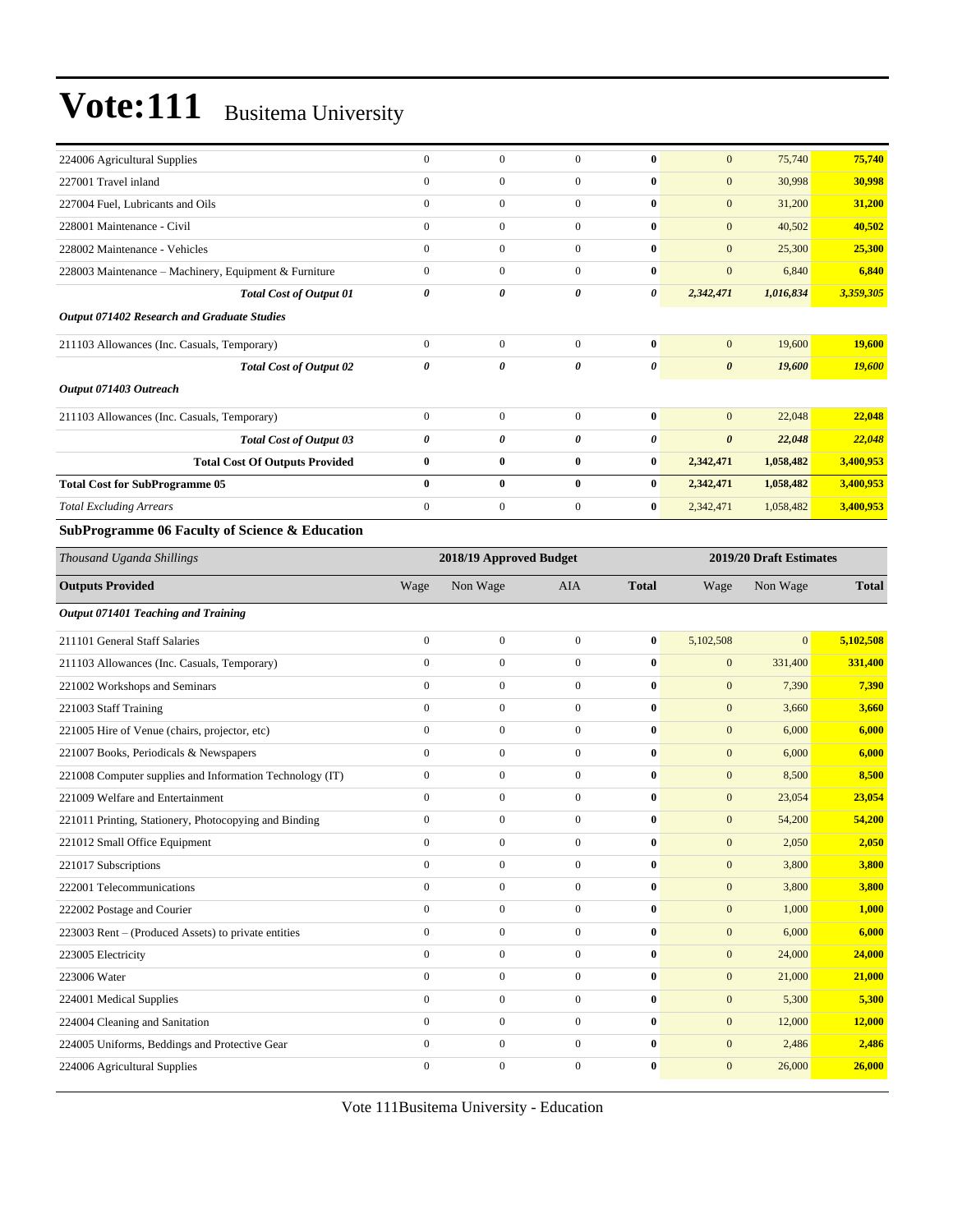| 227001 Travel inland                                                            | $\mathbf{0}$ | $\Omega$     | $\Omega$       | $\mathbf{0}$          | $\mathbf{0}$          | 20,100  | 20,100    |
|---------------------------------------------------------------------------------|--------------|--------------|----------------|-----------------------|-----------------------|---------|-----------|
| 227002 Travel abroad                                                            | $\mathbf{0}$ | $\mathbf{0}$ | $\overline{0}$ | $\bf{0}$              | $\mathbf{0}$          | 7,000   | 7,000     |
| 227004 Fuel, Lubricants and Oils                                                | $\mathbf{0}$ | $\mathbf{0}$ | $\overline{0}$ | $\bf{0}$              | $\mathbf{0}$          | 2,700   | 2,700     |
| 228001 Maintenance - Civil                                                      | $\mathbf{0}$ | $\mathbf{0}$ | $\overline{0}$ | $\mathbf{0}$          | $\mathbf{0}$          | 24,500  | 24,500    |
| 228002 Maintenance - Vehicles                                                   | $\mathbf{0}$ | $\mathbf{0}$ | $\overline{0}$ | $\bf{0}$              | $\overline{0}$        | 12,000  | 12,000    |
| 228003 Maintenance - Machinery, Equipment & Furniture                           | $\mathbf{0}$ | $\mathbf{0}$ | $\overline{0}$ | $\mathbf{0}$          | $\mathbf{0}$          | 4,000   | 4,000     |
| <b>Total Cost of Output 01</b>                                                  | 0            | $\theta$     | 0              | $\boldsymbol{\theta}$ | 5,102,508             | 617,940 | 5,720,449 |
| Output 071402 Research and Graduate Studies                                     |              |              |                |                       |                       |         |           |
| 211103 Allowances (Inc. Casuals, Temporary)                                     | $\mathbf{0}$ | $\mathbf{0}$ | $\Omega$       | $\bf{0}$              | $\mathbf{0}$          | 25,900  | 25,900    |
| 221002 Workshops and Seminars                                                   | $\mathbf{0}$ | $\mathbf{0}$ | $\overline{0}$ | $\bf{0}$              | $\mathbf{0}$          | 10,500  | 10,500    |
| 221009 Welfare and Entertainment                                                | $\mathbf{0}$ | $\mathbf{0}$ | $\overline{0}$ | $\bf{0}$              | $\mathbf{0}$          | 550     | 550       |
| 221011 Printing, Stationery, Photocopying and Binding                           | $\mathbf{0}$ | $\mathbf{0}$ | $\overline{0}$ | $\bf{0}$              | $\mathbf{0}$          | 4,200   | 4,200     |
| <b>Total Cost of Output 02</b>                                                  | 0            | 0            | 0              | $\theta$              | $\boldsymbol{\theta}$ | 41,150  | 41,150    |
| Output 071403 Outreach                                                          |              |              |                |                       |                       |         |           |
| 211103 Allowances (Inc. Casuals, Temporary)                                     | $\mathbf{0}$ | $\mathbf{0}$ | $\overline{0}$ | $\bf{0}$              | $\mathbf{0}$          | 1.680   | 1.680     |
| 227001 Travel inland                                                            | $\mathbf{0}$ | $\mathbf{0}$ | $\overline{0}$ | $\bf{0}$              | $\mathbf{0}$          | 2,500   | 2,500     |
| <b>Total Cost of Output 03</b>                                                  | 0            | 0            | 0              | $\boldsymbol{\theta}$ | $\boldsymbol{\theta}$ | 4,180   | 4,180     |
| <b>Total Cost Of Outputs Provided</b>                                           | $\bf{0}$     | $\bf{0}$     | $\bf{0}$       | $\bf{0}$              | 5,102,508             | 663,270 | 5,765,779 |
| <b>Total Cost for SubProgramme 06</b>                                           | $\bf{0}$     | $\bf{0}$     | $\bf{0}$       | $\bf{0}$              | 5,102,508             | 663,270 | 5,765,779 |
| <b>Total Excluding Arrears</b>                                                  | $\mathbf{0}$ | $\mathbf{0}$ | $\overline{0}$ | $\bf{0}$              | 5,102,508             | 663,270 | 5,765,779 |
| <b>SubProgramme 07 Faculty of Natural resources &amp; Enviromental Sciences</b> |              |              |                |                       |                       |         |           |

| Thousand Uganda Shillings                              |                | 2018/19 Approved Budget |              |              | 2019/20 Draft Estimates |                |              |
|--------------------------------------------------------|----------------|-------------------------|--------------|--------------|-------------------------|----------------|--------------|
| <b>Outputs Provided</b>                                | Wage           | Non Wage                | <b>AIA</b>   | <b>Total</b> | Wage                    | Non Wage       | <b>Total</b> |
| Output 071401 Teaching and Training                    |                |                         |              |              |                         |                |              |
| 211101 General Staff Salaries                          | $\mathbf{0}$   | $\boldsymbol{0}$        | $\mathbf{0}$ | $\bf{0}$     | 1,312,567               | $\overline{0}$ | 1,312,567    |
| 211103 Allowances (Inc. Casuals, Temporary)            | $\mathbf{0}$   | $\mathbf{0}$            | $\mathbf{0}$ | $\bf{0}$     | $\mathbf{0}$            | 125,665        | 125,665      |
| 221002 Workshops and Seminars                          | $\mathbf{0}$   | $\mathbf{0}$            | $\mathbf{0}$ | $\bf{0}$     | $\mathbf{0}$            | 6,450          | 6,450        |
| 221007 Books, Periodicals & Newspapers                 | $\mathbf{0}$   | $\overline{0}$          | $\Omega$     | $\bf{0}$     | $\mathbf{0}$            | 4,015          | 4,015        |
| 221009 Welfare and Entertainment                       | $\mathbf{0}$   | $\boldsymbol{0}$        | $\mathbf{0}$ | $\bf{0}$     | $\mathbf{0}$            | 10,347         | 10,347       |
| 221011 Printing, Stationery, Photocopying and Binding  | $\overline{0}$ | $\mathbf{0}$            | $\mathbf{0}$ | $\bf{0}$     | $\boldsymbol{0}$        | 9,896          | 9,896        |
| 222001 Telecommunications                              | $\mathbf{0}$   | $\mathbf{0}$            | $\mathbf{0}$ | $\bf{0}$     | $\mathbf{0}$            | 4,764          | 4,764        |
| 222003 Information and communications technology (ICT) | $\overline{0}$ | $\mathbf{0}$            | $\mathbf{0}$ | $\bf{0}$     | $\mathbf{0}$            | 8,000          | 8,000        |
| 223003 Rent – (Produced Assets) to private entities    | $\overline{0}$ | $\mathbf{0}$            | $\mathbf{0}$ | $\bf{0}$     | $\overline{0}$          | 36,000         | 36,000       |
| 223004 Guard and Security services                     | $\overline{0}$ | $\mathbf{0}$            | $\mathbf{0}$ | $\bf{0}$     | $\overline{0}$          | 5,940          | 5,940        |
| 223005 Electricity                                     | $\mathbf{0}$   | $\mathbf{0}$            | $\mathbf{0}$ | $\bf{0}$     | $\mathbf{0}$            | 21,884         | 21,884       |
| 223006 Water                                           | $\mathbf{0}$   | $\overline{0}$          | $\Omega$     | $\bf{0}$     | $\overline{0}$          | 1,200          | 1,200        |
| 224004 Cleaning and Sanitation                         | $\overline{0}$ | $\mathbf{0}$            | $\Omega$     | $\bf{0}$     | $\overline{0}$          | 4,907          | 4,907        |
| 224006 Agricultural Supplies                           | $\mathbf{0}$   | $\mathbf{0}$            | $\mathbf{0}$ | $\bf{0}$     | $\overline{0}$          | 4,000          | 4,000        |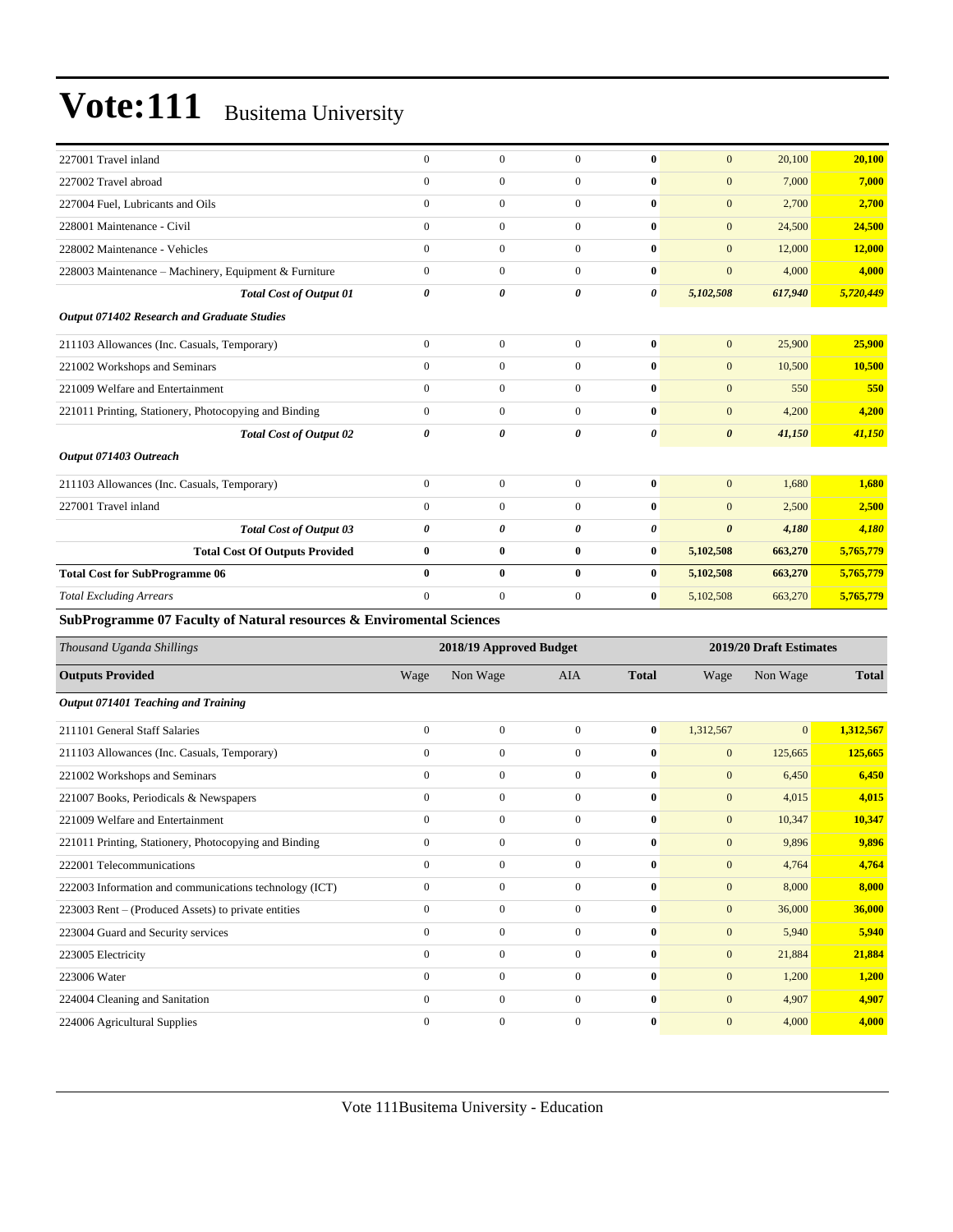| 225001 Consultancy Services- Short term                  | $\boldsymbol{0}$                 | $\boldsymbol{0}$                     | $\mathbf{0}$                         | $\bf{0}$              | $\mathbf{0}$                 | 2,000                   | 2,000            |
|----------------------------------------------------------|----------------------------------|--------------------------------------|--------------------------------------|-----------------------|------------------------------|-------------------------|------------------|
| 227001 Travel inland                                     | $\mathbf{0}$                     | $\boldsymbol{0}$                     | $\overline{0}$                       | $\bf{0}$              | $\boldsymbol{0}$             | 32,544                  | 32,544           |
| 227003 Carriage, Haulage, Freight and transport hire     | $\mathbf{0}$                     | $\mathbf{0}$                         | $\overline{0}$                       | $\bf{0}$              | $\boldsymbol{0}$             | 2,200                   | 2,200            |
| 228001 Maintenance - Civil                               | $\mathbf{0}$                     | $\boldsymbol{0}$                     | $\boldsymbol{0}$                     | $\bf{0}$              | $\mathbf{0}$                 | 25,100                  | 25,100           |
| 228002 Maintenance - Vehicles                            | $\mathbf{0}$                     | $\overline{0}$                       | $\overline{0}$                       | $\bf{0}$              | $\mathbf{0}$                 | 14,600                  | 14,600           |
| 228003 Maintenance - Machinery, Equipment & Furniture    | $\mathbf{0}$                     | $\mathbf{0}$                         | $\overline{0}$                       | $\bf{0}$              | $\mathbf{0}$                 | 7,000                   | 7,000            |
| <b>Total Cost of Output 01</b>                           | $\boldsymbol{\theta}$            | 0                                    | 0                                    | 0                     | 1,312,567                    | 326,513                 | 1,639,080        |
| Output 071402 Research and Graduate Studies              |                                  |                                      |                                      |                       |                              |                         |                  |
| 211103 Allowances (Inc. Casuals, Temporary)              | $\boldsymbol{0}$                 | $\boldsymbol{0}$                     | $\overline{0}$                       | $\bf{0}$              | $\mathbf{0}$                 | 10,500                  | 10,500           |
| 221002 Workshops and Seminars                            | $\mathbf{0}$                     | $\boldsymbol{0}$                     | $\overline{0}$                       | $\bf{0}$              | $\mathbf{0}$                 | 3,210                   | 3,210            |
| <b>Total Cost of Output 02</b>                           | $\boldsymbol{\theta}$            | 0                                    | 0                                    | 0                     | $\boldsymbol{\theta}$        | 13,710                  | 13,710           |
| Output 071403 Outreach                                   |                                  |                                      |                                      |                       |                              |                         |                  |
| 211103 Allowances (Inc. Casuals, Temporary)              | $\boldsymbol{0}$                 | $\boldsymbol{0}$                     | $\boldsymbol{0}$                     | $\bf{0}$              | $\mathbf{0}$                 | 4,600                   | 4,600            |
| 227001 Travel inland                                     | $\mathbf{0}$                     | $\boldsymbol{0}$                     | $\mathbf{0}$                         | $\bf{0}$              | $\boldsymbol{0}$             | 6,563                   | 6,563            |
| <b>Total Cost of Output 03</b>                           | 0                                | 0                                    | 0                                    | 0                     | $\boldsymbol{\theta}$        | 11,163                  | 11,163           |
| <b>Total Cost Of Outputs Provided</b>                    | $\bf{0}$                         | $\bf{0}$                             | $\bf{0}$                             | $\bf{0}$              | 1,312,567                    | 351,386                 | 1,663,953        |
| <b>Total Cost for SubProgramme 07</b>                    | $\bf{0}$                         | $\bf{0}$                             | $\bf{0}$                             | $\bf{0}$              | 1,312,567                    | 351,386                 | 1,663,953        |
| <b>Total Excluding Arrears</b>                           | $\mathbf{0}$                     | $\boldsymbol{0}$                     | $\mathbf{0}$                         | $\bf{0}$              | 1,312,567                    | 351,386                 | 1,663,953        |
| <b>SubProgramme 08 Faculty of Health Sciences</b>        |                                  |                                      |                                      |                       |                              |                         |                  |
|                                                          |                                  |                                      |                                      |                       |                              |                         |                  |
| Thousand Uganda Shillings                                |                                  | 2018/19 Approved Budget              |                                      |                       |                              | 2019/20 Draft Estimates |                  |
| <b>Outputs Provided</b>                                  | Wage                             | Non Wage                             | AIA                                  | <b>Total</b>          | Wage                         | Non Wage                | <b>Total</b>     |
|                                                          |                                  |                                      |                                      |                       |                              |                         |                  |
| Output 071401 Teaching and Training                      |                                  |                                      |                                      |                       |                              |                         |                  |
| 211101 General Staff Salaries                            | $\mathbf{0}$                     | $\boldsymbol{0}$                     | $\mathbf{0}$                         | $\bf{0}$              | 3,023,888                    | $\mathbf{0}$            | 3,023,888        |
| 211103 Allowances (Inc. Casuals, Temporary)              | $\boldsymbol{0}$                 | $\boldsymbol{0}$                     | $\overline{0}$                       | $\bf{0}$              | $\boldsymbol{0}$             | 304,733                 | 304,733          |
| 221001 Advertising and Public Relations                  | $\mathbf{0}$                     | $\boldsymbol{0}$                     | $\boldsymbol{0}$                     | $\bf{0}$              | $\boldsymbol{0}$             | 3,000                   | 3,000            |
| 221002 Workshops and Seminars                            | $\mathbf{0}$                     | $\overline{0}$                       | $\overline{0}$                       | $\bf{0}$              | $\boldsymbol{0}$             | 16,011                  | 16,011           |
| 221005 Hire of Venue (chairs, projector, etc)            | $\mathbf{0}$                     | $\mathbf{0}$                         | $\overline{0}$                       | $\bf{0}$              | $\mathbf{0}$                 | 900                     | 900              |
| 221007 Books, Periodicals & Newspapers                   | $\mathbf{0}$                     | $\mathbf{0}$                         | $\mathbf{0}$                         | $\bf{0}$              | $\boldsymbol{0}$             | 5,000                   | 5,000            |
| 221008 Computer supplies and Information Technology (IT) | $\boldsymbol{0}$                 | $\mathbf{0}$                         | $\mathbf{0}$                         | $\bf{0}$              | $\mathbf{0}$                 | 10,000                  | 10,000           |
| 221009 Welfare and Entertainment                         | $\boldsymbol{0}$                 | 0                                    | $\boldsymbol{0}$                     | $\bf{0}$              | $\mathbf{0}$                 | 44,160                  | 44,160           |
| 221011 Printing, Stationery, Photocopying and Binding    | $\boldsymbol{0}$                 | $\boldsymbol{0}$                     | $\boldsymbol{0}$                     | 0                     | $\boldsymbol{0}$             | 20,069                  | 20,069           |
| 221012 Small Office Equipment                            | $\mathbf{0}$                     | $\boldsymbol{0}$                     | $\boldsymbol{0}$                     | $\bf{0}$              | $\boldsymbol{0}$             | 2,764                   | 2,764            |
| 221017 Subscriptions                                     | $\mathbf{0}$                     | $\boldsymbol{0}$                     | $\boldsymbol{0}$                     | $\boldsymbol{0}$      | $\boldsymbol{0}$             | 160                     | <b>160</b>       |
| 222001 Telecommunications                                | $\mathbf{0}$                     | $\boldsymbol{0}$                     | $\boldsymbol{0}$                     | $\bf{0}$              | $\boldsymbol{0}$             | 3,600                   | 3,600            |
| 222003 Information and communications technology (ICT)   | $\boldsymbol{0}$                 | $\boldsymbol{0}$                     | $\overline{0}$                       | $\bf{0}$              | $\boldsymbol{0}$             | 12,000                  | 12,000           |
| 223003 Rent – (Produced Assets) to private entities      | $\mathbf{0}$                     | $\mathbf{0}$                         | $\boldsymbol{0}$                     | $\bf{0}$              | $\mathbf{0}$                 | 198,800                 | <b>198,800</b>   |
| 223004 Guard and Security services<br>223005 Electricity | $\mathbf{0}$<br>$\boldsymbol{0}$ | $\boldsymbol{0}$<br>$\boldsymbol{0}$ | $\boldsymbol{0}$<br>$\boldsymbol{0}$ | 0<br>$\boldsymbol{0}$ | $\mathbf{0}$<br>$\mathbf{0}$ | 24,000<br>35,000        | 24,000<br>35,000 |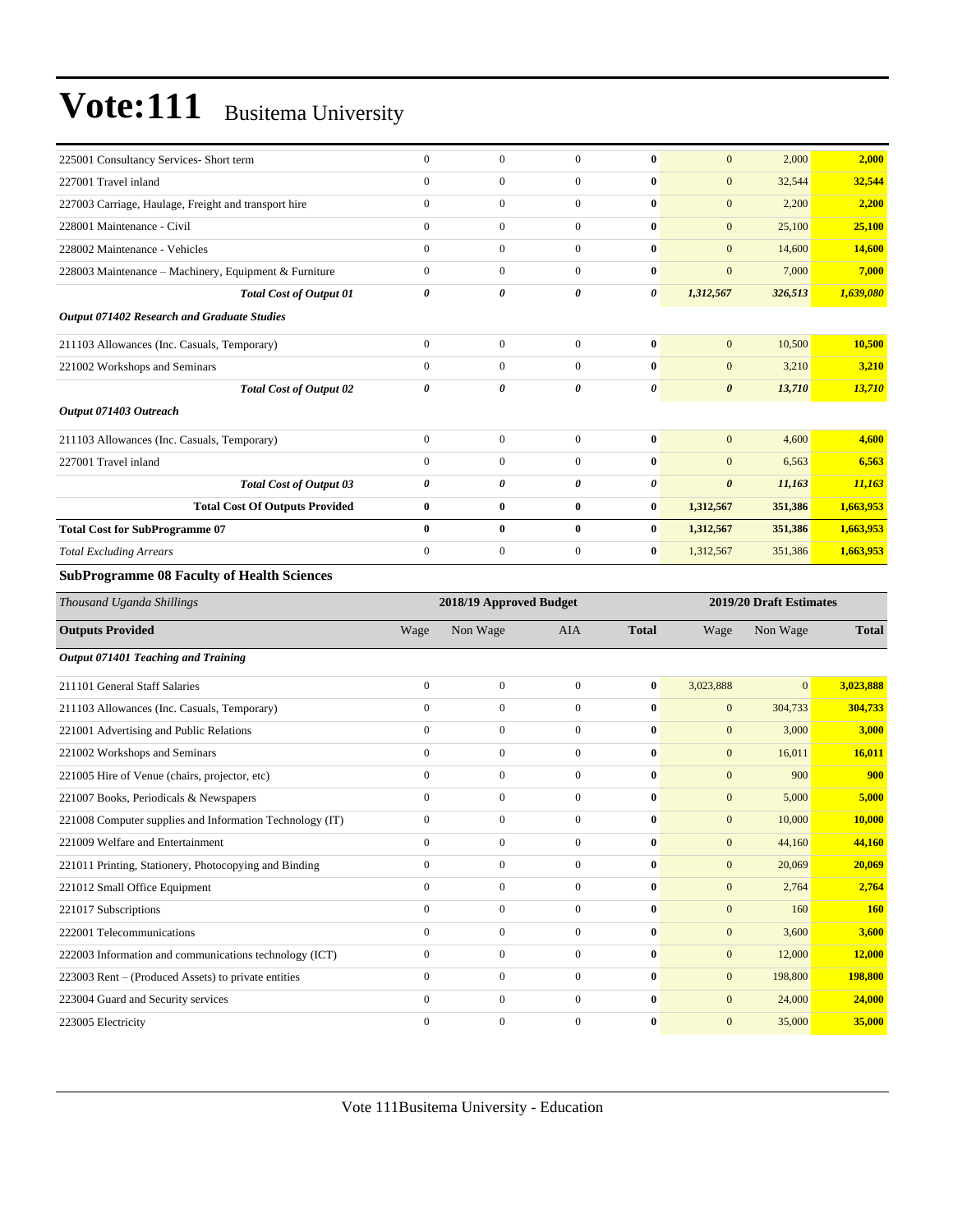| 223006 Water                                            | $\boldsymbol{0}$ | $\boldsymbol{0}$        | $\boldsymbol{0}$ | $\bf{0}$       | $\mathbf{0}$          | 30,000                  | 30,000       |
|---------------------------------------------------------|------------------|-------------------------|------------------|----------------|-----------------------|-------------------------|--------------|
| 223007 Other Utilities- (fuel, gas, firewood, charcoal) | $\boldsymbol{0}$ | $\boldsymbol{0}$        | $\boldsymbol{0}$ | $\bf{0}$       | $\mathbf{0}$          | 1,800                   | 1,800        |
| 224001 Medical Supplies                                 | $\boldsymbol{0}$ | $\boldsymbol{0}$        | $\mathbf{0}$     | $\bf{0}$       | $\mathbf{0}$          | 111,600                 | 111,600      |
| 224004 Cleaning and Sanitation                          | $\mathbf{0}$     | $\boldsymbol{0}$        | $\boldsymbol{0}$ | $\bf{0}$       | $\mathbf{0}$          | 22,880                  | 22,880       |
| 227001 Travel inland                                    | $\mathbf{0}$     | $\boldsymbol{0}$        | $\boldsymbol{0}$ | $\bf{0}$       | $\mathbf{0}$          | 21,741                  | 21,741       |
| 227003 Carriage, Haulage, Freight and transport hire    | $\boldsymbol{0}$ | $\boldsymbol{0}$        | $\boldsymbol{0}$ | $\bf{0}$       | $\mathbf{0}$          | 1,000                   | 1,000        |
| 227004 Fuel, Lubricants and Oils                        | $\mathbf{0}$     | $\boldsymbol{0}$        | $\mathbf{0}$     | $\bf{0}$       | $\mathbf{0}$          | 15,000                  | 15,000       |
| 228001 Maintenance - Civil                              | $\boldsymbol{0}$ | $\boldsymbol{0}$        | $\mathbf{0}$     | $\bf{0}$       | $\mathbf{0}$          | 17,000                  | 17,000       |
| 228002 Maintenance - Vehicles                           | $\mathbf{0}$     | $\boldsymbol{0}$        | $\boldsymbol{0}$ | $\bf{0}$       | $\mathbf{0}$          | 21,688                  | 21,688       |
| 228003 Maintenance - Machinery, Equipment & Furniture   | $\boldsymbol{0}$ | $\boldsymbol{0}$        | $\boldsymbol{0}$ | $\bf{0}$       | $\mathbf{0}$          | 7,000                   | 7,000        |
| 228004 Maintenance – Other                              | $\boldsymbol{0}$ | $\boldsymbol{0}$        | $\boldsymbol{0}$ | $\bf{0}$       | $\mathbf{0}$          | 4,800                   | 4,800        |
| <b>Total Cost of Output 01</b>                          | $\pmb{\theta}$   | 0                       | 0                | $\pmb{\theta}$ | 3,023,888             | 934,706                 | 3,958,594    |
| Output 071402 Research and Graduate Studies             |                  |                         |                  |                |                       |                         |              |
| 211103 Allowances (Inc. Casuals, Temporary)             | $\boldsymbol{0}$ | $\boldsymbol{0}$        | $\mathbf{0}$     | $\bf{0}$       | $\mathbf{0}$          | 2,000                   | 2,000        |
| 221002 Workshops and Seminars                           | $\mathbf{0}$     | $\boldsymbol{0}$        | $\boldsymbol{0}$ | $\bf{0}$       | $\mathbf{0}$          | 3,000                   | 3,000        |
| 221017 Subscriptions                                    | $\mathbf{0}$     | $\boldsymbol{0}$        | $\boldsymbol{0}$ | $\bf{0}$       | $\mathbf{0}$          | 8,340                   | 8,340        |
| 227001 Travel inland                                    | $\boldsymbol{0}$ | $\boldsymbol{0}$        | $\boldsymbol{0}$ | $\bf{0}$       | $\mathbf{0}$          | 3,700                   | 3,700        |
| 227002 Travel abroad                                    | $\mathbf{0}$     | $\boldsymbol{0}$        | $\mathbf{0}$     | $\bf{0}$       | $\mathbf{0}$          | 5,000                   | 5,000        |
| 227004 Fuel, Lubricants and Oils                        | $\boldsymbol{0}$ | $\boldsymbol{0}$        | $\boldsymbol{0}$ | $\bf{0}$       | $\mathbf{0}$          | 11,000                  | 11,000       |
| <b>Total Cost of Output 02</b>                          | $\pmb{\theta}$   | 0                       | 0                | $\pmb{\theta}$ | $\boldsymbol{\theta}$ | 33,040                  | 33,040       |
| Output 071403 Outreach                                  |                  |                         |                  |                |                       |                         |              |
| 227001 Travel inland                                    | $\boldsymbol{0}$ | $\boldsymbol{0}$        | $\boldsymbol{0}$ | $\bf{0}$       | $\mathbf{0}$          | 30,740                  | 30,740       |
| <b>Total Cost of Output 03</b>                          | $\pmb{\theta}$   | 0                       | 0                | $\pmb{\theta}$ | $\boldsymbol{\theta}$ | 30,740                  | 30,740       |
| <b>Total Cost Of Outputs Provided</b>                   | $\bf{0}$         | $\bf{0}$                | $\bf{0}$         | $\bf{0}$       | 3,023,888             | 998,486                 | 4,022,374    |
| <b>Total Cost for SubProgramme 08</b>                   | $\bf{0}$         | 0                       | 0                | $\bf{0}$       | 3,023,888             | 998,486                 | 4,022,374    |
| <b>Total Excluding Arrears</b>                          | $\boldsymbol{0}$ | $\boldsymbol{0}$        | $\boldsymbol{0}$ | $\bf{0}$       | 3,023,888             | 998,486                 | 4,022,374    |
| <b>SubProgramme 09 Faculty of Engineering</b>           |                  |                         |                  |                |                       |                         |              |
| Thousand Uganda Shillings                               |                  | 2018/19 Approved Budget |                  |                |                       | 2019/20 Draft Estimates |              |
|                                                         |                  |                         |                  |                |                       |                         |              |
| <b>Outputs Provided</b>                                 | Wage             | Non Wage                | AIA              | <b>Total</b>   | Wage                  | Non Wage                | <b>Total</b> |
| <b>Output 071401 Teaching and Training</b>              |                  |                         |                  |                |                       |                         |              |
| 211101 General Staff Salaries                           | $\boldsymbol{0}$ | $\boldsymbol{0}$        | $\mathbf{0}$     | $\bf{0}$       | 5,619,742             | $\vert 0 \vert$         | 5,619,742    |
| 211103 Allowances (Inc. Casuals, Temporary)             | $\boldsymbol{0}$ | $\boldsymbol{0}$        | $\mathbf{0}$     | $\pmb{0}$      | $\boldsymbol{0}$      | 354,343                 | 354,343      |
| 221001 Advertising and Public Relations                 | $\boldsymbol{0}$ | $\boldsymbol{0}$        | $\boldsymbol{0}$ | $\pmb{0}$      | $\boldsymbol{0}$      | 7,612                   | 7,612        |
| 221002 Workshops and Seminars                           | $\boldsymbol{0}$ | $\boldsymbol{0}$        | $\boldsymbol{0}$ | $\bf{0}$       | $\mathbf{0}$          | 23,400                  | 23,400       |
| 221003 Staff Training                                   | $\boldsymbol{0}$ | $\boldsymbol{0}$        | $\boldsymbol{0}$ | $\pmb{0}$      | $\boldsymbol{0}$      | 7,280                   | 7,280        |

221006 Commissions and related charges 0 0 0 **0** 0 45,000 **45,000** 221007 Books, Periodicals & Newspapers 0 0 0 **0** 0 2,000 **2,000** 221009 Welfare and Entertainment 0 0 0 **0** 0 12,002 **12,002**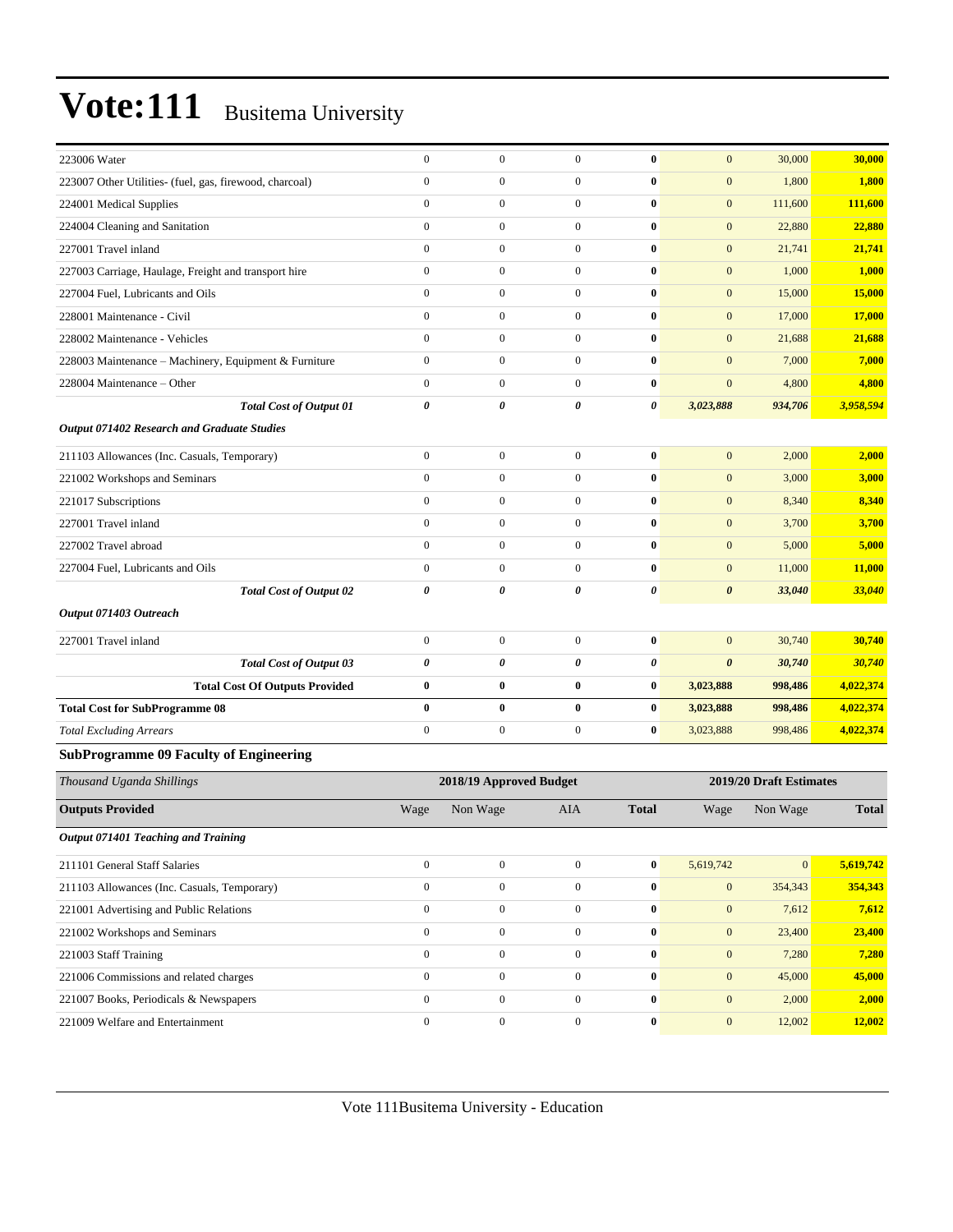| 221011 Printing, Stationery, Photocopying and Binding  | $\boldsymbol{0}$ | $\boldsymbol{0}$        | $\mathbf{0}$     | $\bf{0}$              | $\mathbf{0}$          | 24,830                  | 24,830        |
|--------------------------------------------------------|------------------|-------------------------|------------------|-----------------------|-----------------------|-------------------------|---------------|
| 221017 Subscriptions                                   | $\mathbf{0}$     | $\boldsymbol{0}$        | $\mathbf{0}$     | $\bf{0}$              | $\mathbf{0}$          | 5,600                   | 5,600         |
| 222001 Telecommunications                              | $\mathbf{0}$     | $\mathbf{0}$            | $\boldsymbol{0}$ | $\bf{0}$              | $\boldsymbol{0}$      | 7,200                   | 7,200         |
| 222003 Information and communications technology (ICT) | $\boldsymbol{0}$ | $\mathbf{0}$            | $\boldsymbol{0}$ | $\bf{0}$              | $\boldsymbol{0}$      | 41,000                  | 41,000        |
| 223005 Electricity                                     | $\boldsymbol{0}$ | $\mathbf{0}$            | $\boldsymbol{0}$ | $\bf{0}$              | $\boldsymbol{0}$      | 24,000                  | 24,000        |
| 224004 Cleaning and Sanitation                         | $\boldsymbol{0}$ | $\boldsymbol{0}$        | $\overline{0}$   | $\bf{0}$              | $\boldsymbol{0}$      | 18,000                  | 18,000        |
| 224006 Agricultural Supplies                           | $\mathbf{0}$     | $\mathbf{0}$            | $\boldsymbol{0}$ | $\bf{0}$              | $\mathbf{0}$          | 103,922                 | 103,922       |
| 225001 Consultancy Services- Short term                | $\boldsymbol{0}$ | $\mathbf{0}$            | $\boldsymbol{0}$ | $\bf{0}$              | $\boldsymbol{0}$      | 18,000                  | 18,000        |
| 227001 Travel inland                                   | $\boldsymbol{0}$ | $\mathbf{0}$            | $\boldsymbol{0}$ | $\bf{0}$              | $\boldsymbol{0}$      | 19,200                  | 19,200        |
| 227002 Travel abroad                                   | $\boldsymbol{0}$ | $\mathbf{0}$            | $\boldsymbol{0}$ | $\bf{0}$              | $\boldsymbol{0}$      | 14,600                  | 14,600        |
| 228001 Maintenance - Civil                             | $\boldsymbol{0}$ | $\boldsymbol{0}$        | $\overline{0}$   | $\bf{0}$              | $\boldsymbol{0}$      | 15,299                  | 15,299        |
| 228002 Maintenance - Vehicles                          | $\mathbf{0}$     | $\boldsymbol{0}$        | $\boldsymbol{0}$ | $\bf{0}$              | $\mathbf{0}$          | 15,000                  | <b>15,000</b> |
| 228003 Maintenance - Machinery, Equipment & Furniture  | $\boldsymbol{0}$ | $\boldsymbol{0}$        | $\boldsymbol{0}$ | $\bf{0}$              | $\mathbf{0}$          | 16,000                  | 16,000        |
| 282103 Scholarships and related costs                  | $\boldsymbol{0}$ | $\mathbf{0}$            | $\boldsymbol{0}$ | $\bf{0}$              | $\mathbf{0}$          | 40,000                  | 40,000        |
| <b>Total Cost of Output 01</b>                         | 0                | 0                       | 0                | 0                     | 5,619,742             | 814,288                 | 6,434,030     |
| Output 071402 Research and Graduate Studies            |                  |                         |                  |                       |                       |                         |               |
| 211103 Allowances (Inc. Casuals, Temporary)            | $\boldsymbol{0}$ | $\boldsymbol{0}$        | $\overline{0}$   | $\bf{0}$              | $\boldsymbol{0}$      | 34,583                  | 34,583        |
| 221001 Advertising and Public Relations                | $\mathbf{0}$     | $\boldsymbol{0}$        | $\mathbf{0}$     | $\bf{0}$              | $\mathbf{0}$          | 7,000                   | 7,000         |
| 221017 Subscriptions                                   | $\mathbf{0}$     | $\boldsymbol{0}$        | $\boldsymbol{0}$ | $\bf{0}$              | $\boldsymbol{0}$      | 3,000                   | 3,000         |
| 225001 Consultancy Services- Short term                | $\boldsymbol{0}$ | $\mathbf{0}$            | $\boldsymbol{0}$ | $\bf{0}$              | $\mathbf{0}$          | 4,000                   | 4,000         |
| 227001 Travel inland                                   | $\boldsymbol{0}$ | $\mathbf{0}$            | $\boldsymbol{0}$ | $\bf{0}$              | $\boldsymbol{0}$      | 7,500                   | 7,500         |
| 227002 Travel abroad                                   | $\boldsymbol{0}$ | $\boldsymbol{0}$        | $\overline{0}$   | $\bf{0}$              | $\boldsymbol{0}$      | 14,000                  | 14,000        |
| 282103 Scholarships and related costs                  | $\boldsymbol{0}$ | $\boldsymbol{0}$        | $\boldsymbol{0}$ | $\bf{0}$              | $\boldsymbol{0}$      | 32,242                  | 32,242        |
| <b>Total Cost of Output 02</b>                         | $\pmb{\theta}$   | 0                       | 0                | $\boldsymbol{\theta}$ | $\boldsymbol{\theta}$ | 102,325                 | 102,325       |
| Output 071403 Outreach                                 |                  |                         |                  |                       |                       |                         |               |
| 211103 Allowances (Inc. Casuals, Temporary)            | $\boldsymbol{0}$ | $\boldsymbol{0}$        | $\boldsymbol{0}$ | $\bf{0}$              | $\mathbf{0}$          | 26,000                  | 26,000        |
| 227001 Travel inland                                   | $\boldsymbol{0}$ | $\mathbf{0}$            | $\boldsymbol{0}$ | $\bf{0}$              | $\mathbf{0}$          | 9,000                   | 9,000         |
| 282103 Scholarships and related costs                  | $\boldsymbol{0}$ | $\mathbf{0}$            | $\overline{0}$   | $\bf{0}$              | $\mathbf{0}$          | 19,076                  | 19,076        |
| <b>Total Cost of Output 03</b>                         | $\pmb{\theta}$   | 0                       | $\theta$         | 0                     | $\boldsymbol{\theta}$ | 54,076                  | 54,076        |
| <b>Total Cost Of Outputs Provided</b>                  | $\bf{0}$         | $\bf{0}$                | $\bf{0}$         | $\bf{0}$              | 5,619,742             | 970,689                 | 6,590,431     |
| <b>Total Cost for SubProgramme 09</b>                  | $\bf{0}$         | $\bf{0}$                | $\bf{0}$         | $\bf{0}$              | 5,619,742             | 970,689                 | 6.590.431     |
| <b>Total Excluding Arrears</b>                         | $\boldsymbol{0}$ | $\boldsymbol{0}$        | $\boldsymbol{0}$ | $\bf{0}$              | 5,619,742             | 970,689                 | 6,590,431     |
| <b>SubProgramme 10 Faculty of Management Sciences</b>  |                  |                         |                  |                       |                       |                         |               |
| Thousand Uganda Shillings                              |                  | 2018/19 Approved Budget |                  |                       |                       | 2019/20 Draft Estimates |               |
| <b>Outputs Provided</b>                                | Wage             | Non Wage                | AIA              | <b>Total</b>          | Wage                  | Non Wage                | <b>Total</b>  |
| Output 071401 Teaching and Training                    |                  |                         |                  |                       |                       |                         |               |
| 211101 General Staff Salaries                          | $\boldsymbol{0}$ | $\boldsymbol{0}$        | $\mathbf{0}$     | $\bf{0}$              | 326,376               | $\boldsymbol{0}$        | 326,376       |
| 211103 Allowances (Inc. Casuals, Temporary)            | $\overline{0}$   | $\boldsymbol{0}$        | $\overline{0}$   | $\pmb{0}$             | $\boldsymbol{0}$      | 171,474                 | 171,474       |
|                                                        |                  |                         |                  |                       |                       |                         |               |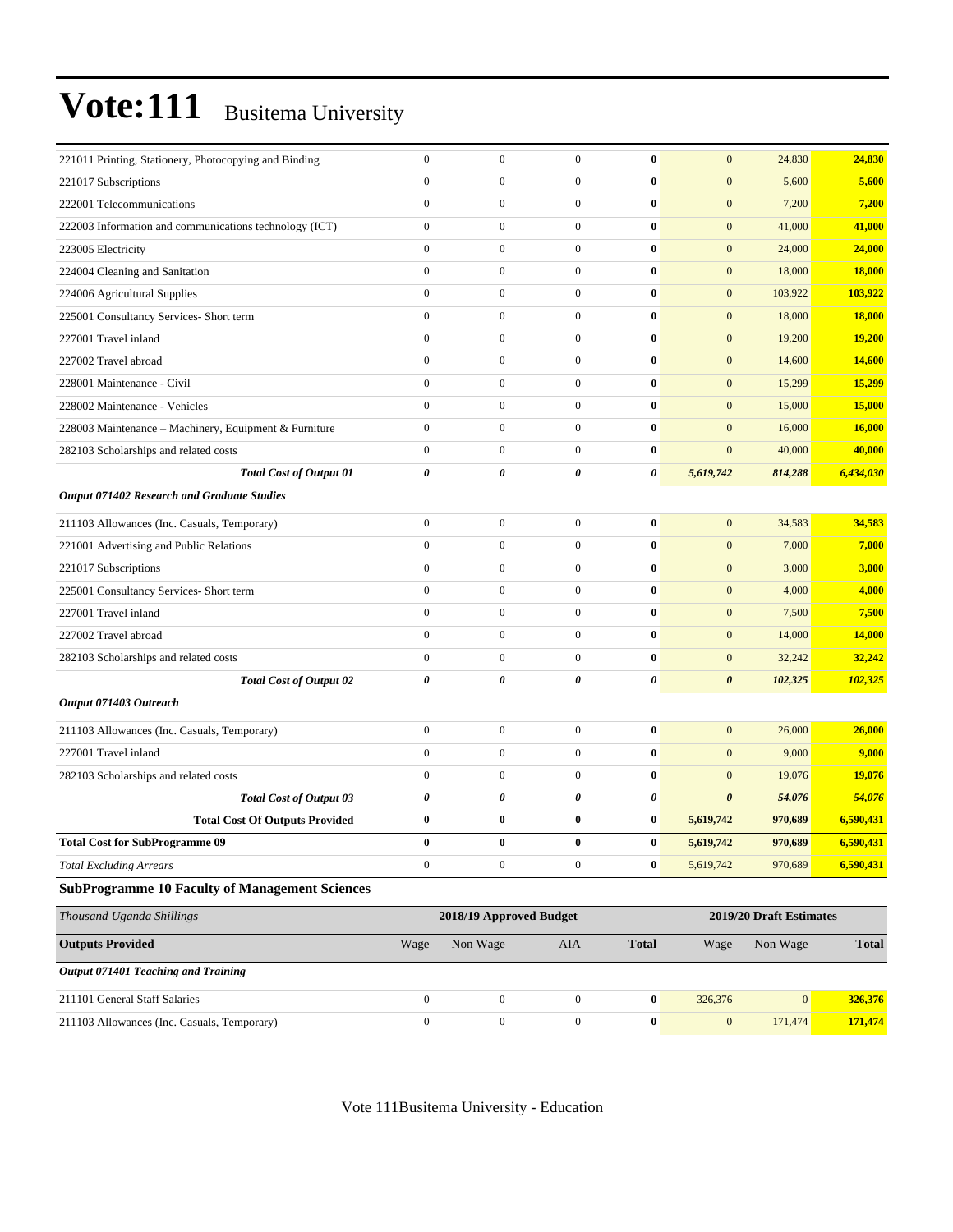| 221001 Advertising and Public Relations                 | $\overline{0}$        | $\overline{0}$        | $\mathbf{0}$     | $\bf{0}$              | $\mathbf{0}$          | 2,000               | 2,000        |
|---------------------------------------------------------|-----------------------|-----------------------|------------------|-----------------------|-----------------------|---------------------|--------------|
| 221002 Workshops and Seminars                           | $\mathbf{0}$          | $\overline{0}$        | $\overline{0}$   | $\bf{0}$              | $\mathbf{0}$          | 14,252              | 14,252       |
| 221007 Books, Periodicals & Newspapers                  | $\mathbf{0}$          | $\boldsymbol{0}$      | $\mathbf{0}$     | $\bf{0}$              | $\boldsymbol{0}$      | 960                 | 960          |
| 221009 Welfare and Entertainment                        | $\mathbf{0}$          | $\overline{0}$        | $\mathbf{0}$     | $\mathbf{0}$          | $\mathbf{0}$          | 9,520               | 9,520        |
| 221011 Printing, Stationery, Photocopying and Binding   | $\mathbf{0}$          | $\mathbf{0}$          | $\overline{0}$   | $\bf{0}$              | $\mathbf{0}$          | 7,155               | 7,155        |
| 221012 Small Office Equipment                           | $\mathbf{0}$          | $\boldsymbol{0}$      | $\boldsymbol{0}$ | $\bf{0}$              | $\mathbf{0}$          | 5,075               | 5,075        |
| 222001 Telecommunications                               | $\mathbf{0}$          | $\overline{0}$        | $\boldsymbol{0}$ | $\bf{0}$              | $\mathbf{0}$          | 680                 | 680          |
| 222002 Postage and Courier                              | $\Omega$              | $\overline{0}$        | $\overline{0}$   | $\bf{0}$              | $\mathbf{0}$          | 1,000               | 1,000        |
| 222003 Information and communications technology (ICT)  | $\mathbf{0}$          | $\overline{0}$        | $\mathbf{0}$     | $\bf{0}$              | $\mathbf{0}$          | 2,880               | 2,880        |
| 223004 Guard and Security services                      | $\mathbf{0}$          | $\overline{0}$        | $\mathbf{0}$     | $\bf{0}$              | $\boldsymbol{0}$      | 6,000               | 6,000        |
| 223005 Electricity                                      | $\Omega$              | $\boldsymbol{0}$      | $\boldsymbol{0}$ | $\mathbf{0}$          | $\mathbf{0}$          | 3,240               | 3,240        |
| 223006 Water                                            | $\mathbf{0}$          | $\overline{0}$        | $\overline{0}$   | $\bf{0}$              | $\mathbf{0}$          | 2,040               | 2,040        |
| 223007 Other Utilities- (fuel, gas, firewood, charcoal) | $\mathbf{0}$          | $\overline{0}$        | $\overline{0}$   | $\bf{0}$              | $\mathbf{0}$          | 4,615               | 4,615        |
| 223901 Rent – (Produced Assets) to other govt. units    | $\mathbf{0}$          | $\overline{0}$        | $\overline{0}$   | $\bf{0}$              | $\mathbf{0}$          | 12,000              | 12,000       |
| 224004 Cleaning and Sanitation                          | $\theta$              | $\overline{0}$        | $\overline{0}$   | $\bf{0}$              | $\mathbf{0}$          | 4,740               | 4.740        |
| 224005 Uniforms, Beddings and Protective Gear           | $\mathbf{0}$          | $\overline{0}$        | $\mathbf{0}$     | $\bf{0}$              | $\mathbf{0}$          | 1,100               | 1,100        |
| 224006 Agricultural Supplies                            | $\mathbf{0}$          | $\overline{0}$        | $\overline{0}$   | $\bf{0}$              | $\mathbf{0}$          | 4,150               | 4,150        |
| 227001 Travel inland                                    | $\mathbf{0}$          | $\boldsymbol{0}$      | $\boldsymbol{0}$ | $\bf{0}$              | $\mathbf{0}$          | 10,577              | 10,577       |
| 227004 Fuel, Lubricants and Oils                        | $\mathbf{0}$          | $\overline{0}$        | $\overline{0}$   | $\bf{0}$              | $\mathbf{0}$          | 2,000               | 2,000        |
| 228003 Maintenance – Machinery, Equipment & Furniture   | $\mathbf{0}$          | $\overline{0}$        | $\mathbf{0}$     | $\bf{0}$              | $\overline{0}$        | 800                 | 800          |
| <b>Total Cost of Output 01</b>                          | $\boldsymbol{\theta}$ | $\boldsymbol{\theta}$ | 0                | $\boldsymbol{\theta}$ | 326,376               | 266,258             | 592,635      |
| Output 071402 Research and Graduate Studies             |                       |                       |                  |                       |                       |                     |              |
| 221002 Workshops and Seminars                           | $\boldsymbol{0}$      | $\boldsymbol{0}$      | $\mathbf{0}$     | $\bf{0}$              | $\mathbf{0}$          | 4,549               | 4,549        |
| 225001 Consultancy Services- Short term                 | $\mathbf{0}$          | $\mathbf{0}$          | $\boldsymbol{0}$ | $\bf{0}$              | $\mathbf{0}$          | 9,000               | 9,000        |
| 227001 Travel inland                                    | $\Omega$              | $\mathbf{0}$          | $\mathbf{0}$     | $\bf{0}$              | $\mathbf{0}$          | 2,550               | 2,550        |
| <b>Total Cost of Output 02</b>                          | $\boldsymbol{\theta}$ | 0                     | 0                | $\boldsymbol{\theta}$ | $\boldsymbol{\theta}$ | 16,099              | 16,099       |
| <b>Total Cost Of Outputs Provided</b>                   | $\bf{0}$              | $\bf{0}$              | $\bf{0}$         | $\bf{0}$              | 326,376               | 282,358             | 608,734      |
| <b>Total Cost for SubProgramme 10</b>                   | $\bf{0}$              | $\bf{0}$              | $\bf{0}$         | $\bf{0}$              | 326,376               | 282,358             | 608,734      |
| <b>Total Excluding Arrears</b>                          | $\mathbf{0}$          | $\overline{0}$        | $\mathbf{0}$     | $\bf{0}$              | 326,376               | 282,358             | 608,734      |
|                                                         |                       |                       |                  |                       |                       |                     |              |
|                                                         | GoU                   | <b>External Fin</b>   | <b>AIA</b>       | <b>Total</b>          | GoU                   | <b>External Fin</b> | <b>Total</b> |
| <b>Total Cost for Programme 14</b>                      | $\bf{0}$              | $\bf{0}$              | $\bf{0}$         | $\bf{0}$              | 22,052,224            | $\bf{0}$            | 22,052,224   |

*Total Excluding Arrears* 0 0 0 **0** 22,052,224 0 **22,052,224**

*Programmme 51 Delivery of Tertiary Education and Research*

*Recurrent Budget Estimates*

**SubProgramme 01 Headquarters**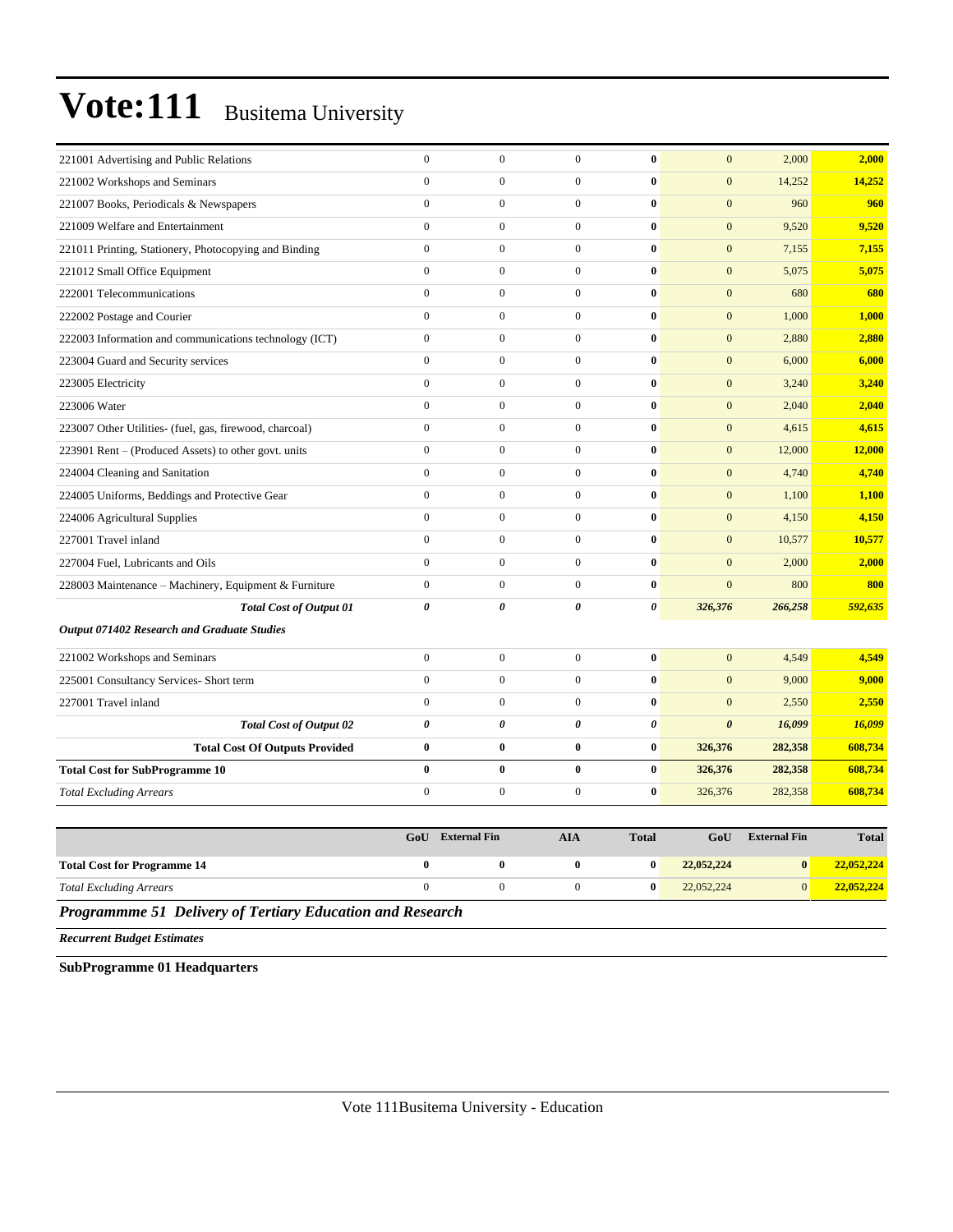| Thousand Uganda Shillings                                |                  |                  | 2018/19 Approved Budget<br>2019/20 Draft Estimates |              |                  |                  |                       |  |
|----------------------------------------------------------|------------------|------------------|----------------------------------------------------|--------------|------------------|------------------|-----------------------|--|
| <b>Outputs Provided</b>                                  | Wage             | Non Wage         | <b>AIA</b>                                         | <b>Total</b> | Wage             | Non Wage         | <b>Total</b>          |  |
| Output 075101 Teaching and Training                      |                  |                  |                                                    |              |                  |                  |                       |  |
| 211101 General Staff Salaries                            | 17,070,242       | $\mathbf{0}$     | $\mathbf{0}$                                       | 17,070,242   | $\mathbf{0}$     | $\mathbf{0}$     | $\bf{0}$              |  |
| 211103 Allowances (Inc. Casuals, Temporary)              | $\boldsymbol{0}$ | 196,983          | 1,888,401                                          | 2,085,384    | $\mathbf{0}$     | $\overline{0}$   | $\bf{0}$              |  |
| 221001 Advertising and Public Relations                  | $\boldsymbol{0}$ | $\mathbf{0}$     | 56,700                                             | 56,700       | $\mathbf{0}$     | $\overline{0}$   | $\bf{0}$              |  |
| 221002 Workshops and Seminars                            | $\boldsymbol{0}$ | 19,081           | 82,315                                             | 101,395      | $\mathbf{0}$     | $\mathbf{0}$     | $\bf{0}$              |  |
| 221003 Staff Training                                    | $\boldsymbol{0}$ | 8,000            | 38,879                                             | 46,878       | $\boldsymbol{0}$ | $\mathbf{0}$     | $\bf{0}$              |  |
| 221005 Hire of Venue (chairs, projector, etc)            | $\boldsymbol{0}$ | $\boldsymbol{0}$ | 18,000                                             | 18,000       | $\mathbf{0}$     | $\mathbf{0}$     | $\bf{0}$              |  |
| 221006 Commissions and related charges                   | $\boldsymbol{0}$ | 55,004           | 17,775                                             | 72,779       | $\boldsymbol{0}$ | $\overline{0}$   | $\bf{0}$              |  |
| 221007 Books, Periodicals & Newspapers                   | $\boldsymbol{0}$ | 80,246           | 42,620                                             | 122,866      | $\mathbf{0}$     | $\overline{0}$   | $\mathbf{0}$          |  |
| 221008 Computer supplies and Information Technology (IT) | $\boldsymbol{0}$ | 7,500            | 7,400                                              | 14,900       | $\mathbf{0}$     | $\mathbf{0}$     | $\bf{0}$              |  |
| 221009 Welfare and Entertainment                         | $\boldsymbol{0}$ | 5,000            | 92,414                                             | 97,414       | $\boldsymbol{0}$ | $\mathbf{0}$     | $\bf{0}$              |  |
| 221011 Printing, Stationery, Photocopying and Binding    | $\boldsymbol{0}$ | 53,206           | 139,751                                            | 192,957      | $\mathbf{0}$     | $\mathbf{0}$     | $\bf{0}$              |  |
| 221012 Small Office Equipment                            | $\boldsymbol{0}$ | 3,500            | 7,700                                              | 11,200       | $\boldsymbol{0}$ | $\overline{0}$   | $\bf{0}$              |  |
| 221014 Bank Charges and other Bank related costs         | $\boldsymbol{0}$ | 2,000            | $\boldsymbol{0}$                                   | 2,000        | $\mathbf{0}$     | $\overline{0}$   | $\mathbf{0}$          |  |
| 221017 Subscriptions                                     | $\boldsymbol{0}$ | 70,466           | 62,765                                             | 133,231      | $\mathbf{0}$     | $\mathbf{0}$     | $\bf{0}$              |  |
| 222001 Telecommunications                                | $\boldsymbol{0}$ | 9,570            | 38,184                                             | 47,754       | $\boldsymbol{0}$ | $\mathbf{0}$     | $\bf{0}$              |  |
| 222002 Postage and Courier                               | $\boldsymbol{0}$ | 125              | 1,000                                              | 1,125        | $\mathbf{0}$     | $\overline{0}$   | $\bf{0}$              |  |
| 222003 Information and communications technology (ICT)   | $\boldsymbol{0}$ | 181,425          | 112,075                                            | 293,500      | $\boldsymbol{0}$ | $\overline{0}$   | $\bf{0}$              |  |
| 223003 Rent - (Produced Assets) to private entities      | $\boldsymbol{0}$ | 164,543          | 52,357                                             | 216,900      | $\mathbf{0}$     | $\overline{0}$   | $\bf{0}$              |  |
| 223004 Guard and Security services                       | $\boldsymbol{0}$ | 24,300           | 4,500                                              | 28,800       | $\mathbf{0}$     | $\mathbf{0}$     | $\bf{0}$              |  |
| 223005 Electricity                                       | $\boldsymbol{0}$ | 94,000           | 16,720                                             | 110,720      | $\boldsymbol{0}$ | $\overline{0}$   | $\bf{0}$              |  |
| 223006 Water                                             | $\boldsymbol{0}$ | 22,000           | 24,054                                             | 46,054       | $\mathbf{0}$     | $\overline{0}$   | $\mathbf{0}$          |  |
| 223007 Other Utilities- (fuel, gas, firewood, charcoal)  | $\boldsymbol{0}$ | 2,300            | 500                                                | 2,800        | $\boldsymbol{0}$ | $\mathbf{0}$     | $\bf{0}$              |  |
| 224001 Medical Supplies                                  | $\boldsymbol{0}$ | 165,800          | 20,685                                             | 186,485      | $\mathbf{0}$     | $\overline{0}$   | $\bf{0}$              |  |
| 224004 Cleaning and Sanitation                           | $\boldsymbol{0}$ | 51,400           | 27,720                                             | 79,120       | $\mathbf{0}$     | $\mathbf{0}$     | $\bf{0}$              |  |
| 224005 Uniforms, Beddings and Protective Gear            | $\boldsymbol{0}$ | 4,500            | 2,714                                              | 7,214        | $\boldsymbol{0}$ | $\mathbf{0}$     | $\bf{0}$              |  |
| 224006 Agricultural Supplies                             | $\boldsymbol{0}$ | 245,000          | 23,900                                             | 268,900      | $\mathbf{0}$     | $\overline{0}$   | $\mathbf{0}$          |  |
| 225001 Consultancy Services- Short term                  | $\boldsymbol{0}$ | 17,800           | 20,000                                             | 37,800       | $\mathbf{0}$     | $\mathbf{0}$     | $\mathbf{0}$          |  |
| 225003 Taxes on (Professional) Services                  | $\boldsymbol{0}$ | $\boldsymbol{0}$ | 1,626                                              | 1,626        | $\boldsymbol{0}$ | $\boldsymbol{0}$ | $\bf{0}$              |  |
| 227001 Travel inland                                     | $\boldsymbol{0}$ | 37,286           | 205,814                                            | 243,100      | $\boldsymbol{0}$ | $\mathbf{0}$     | $\bf{0}$              |  |
| 227002 Travel abroad                                     | $\boldsymbol{0}$ | 12,000           | 72,513                                             | 84,513       | $\boldsymbol{0}$ | $\mathbf{0}$     | $\mathbf{0}$          |  |
| 227003 Carriage, Haulage, Freight and transport hire     | $\mathbf{0}$     | 7,000            | $\mathbf{0}$                                       | 7,000        | $\boldsymbol{0}$ | $\mathbf{0}$     | $\mathbf{0}$          |  |
| 227004 Fuel, Lubricants and Oils                         | $\mathbf{0}$     | 9,000            | 14,287                                             | 23,287       | $\boldsymbol{0}$ | $\mathbf{0}$     | $\bf{0}$              |  |
| 228001 Maintenance - Civil                               | $\boldsymbol{0}$ | 17,002           | 26,300                                             | 43,302       | $\mathbf{0}$     | $\overline{0}$   | $\mathbf{0}$          |  |
| 228002 Maintenance - Vehicles                            | $\boldsymbol{0}$ | 21,436           | 44,000                                             | 65,436       | $\boldsymbol{0}$ | $\mathbf{0}$     | $\bf{0}$              |  |
| 228003 Maintenance - Machinery, Equipment & Furniture    | $\boldsymbol{0}$ | 10,000           | 18,000                                             | 28,000       | $\boldsymbol{0}$ | $\mathbf{0}$     | $\mathbf{0}$          |  |
| 228004 Maintenance - Other                               | $\boldsymbol{0}$ | 3,500            | 800                                                | 4,300        | $\mathbf{0}$     | $\mathbf{0}$     | $\mathbf{0}$          |  |
| <b>Total Cost of Output 01</b>                           | 17,070,242       | 1,600,973        | 3,182,469                                          | 21,853,684   | 0                | $\pmb{\theta}$   | $\boldsymbol{\theta}$ |  |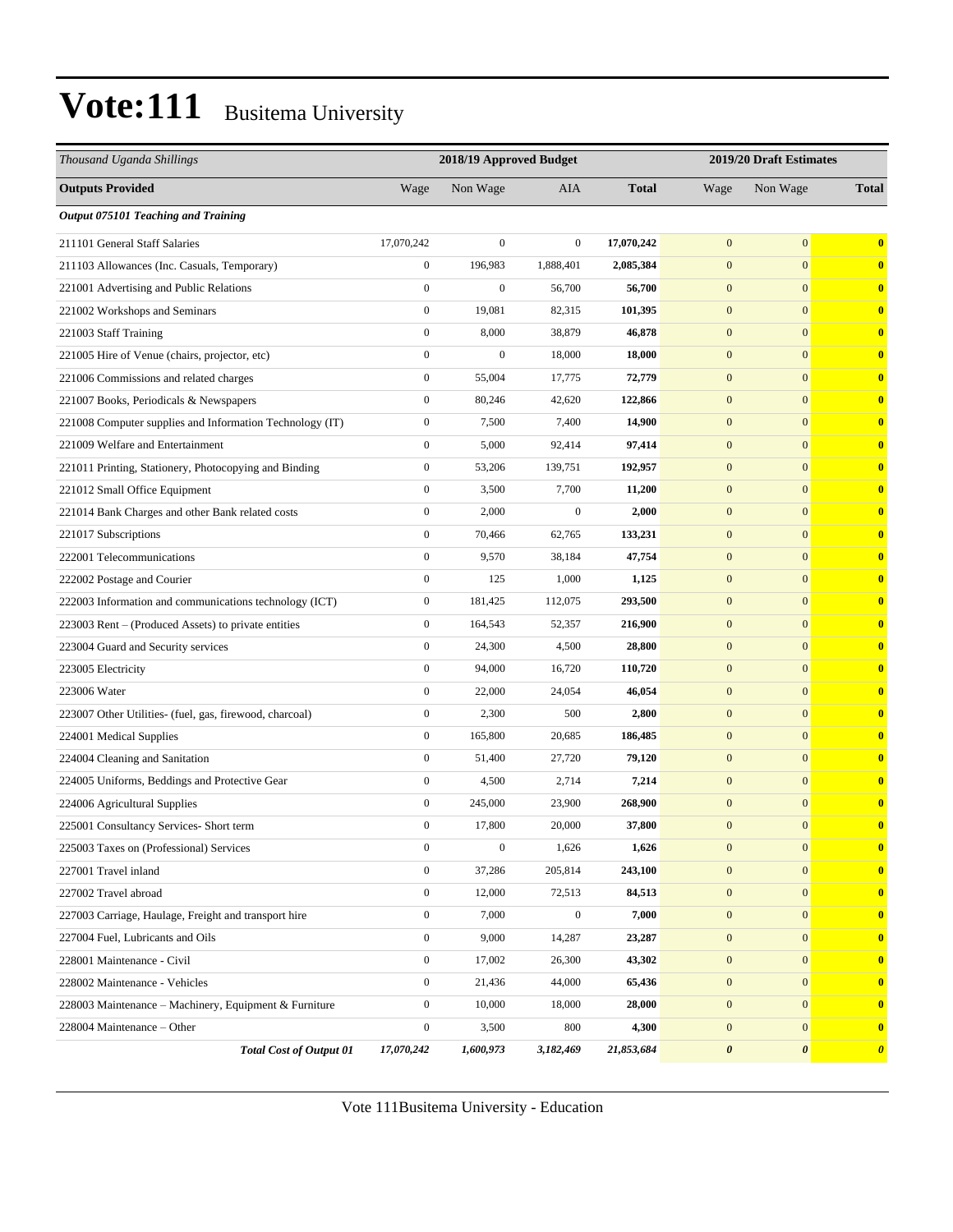#### *Output 075102 Research, Consultancy and Publications*

| 211103 Allowances (Inc. Casuals, Temporary)           | $\boldsymbol{0}$ | 13,480           | 158,472          | 171,952   | $\mathbf{0}$          | $\overline{0}$        | $\bf{0}$              |
|-------------------------------------------------------|------------------|------------------|------------------|-----------|-----------------------|-----------------------|-----------------------|
| 221001 Advertising and Public Relations               | $\boldsymbol{0}$ | $\boldsymbol{0}$ | 4,695            | 4,695     | $\mathbf{0}$          | $\overline{0}$        | $\bf{0}$              |
| 221002 Workshops and Seminars                         | $\boldsymbol{0}$ | 21,952           | 58,003           | 79,955    | $\mathbf{0}$          | $\overline{0}$        | $\bf{0}$              |
| 221011 Printing, Stationery, Photocopying and Binding | $\boldsymbol{0}$ | 1,000            | 5,893            | 6,893     | $\mathbf{0}$          | $\overline{0}$        | $\bf{0}$              |
| 221017 Subscriptions                                  | $\boldsymbol{0}$ | 28,385           | 2,235            | 30,620    | $\mathbf{0}$          | $\overline{0}$        | $\mathbf{0}$          |
| 225001 Consultancy Services- Short term               | $\overline{0}$   | $\overline{0}$   | 2,500            | 2,500     | $\mathbf{0}$          | $\overline{0}$        | $\bf{0}$              |
| 227001 Travel inland                                  | $\boldsymbol{0}$ | 8,656            | 51,957           | 60,613    | $\mathbf{0}$          | $\overline{0}$        | $\bf{0}$              |
| 227002 Travel abroad                                  | $\boldsymbol{0}$ | 5,000            | 61,400           | 66,400    | $\mathbf{0}$          | $\overline{0}$        | $\bf{0}$              |
| 227004 Fuel, Lubricants and Oils                      | $\boldsymbol{0}$ | 6,000            | $\mathbf{0}$     | 6,000     | $\mathbf{0}$          | $\overline{0}$        | $\mathbf{0}$          |
| 282103 Scholarships and related costs                 | $\boldsymbol{0}$ | 50,000           | 440              | 50,440    | $\mathbf{0}$          | $\overline{0}$        | $\mathbf{0}$          |
| <b>Total Cost of Output 02</b>                        | 0                | 134,472          | 345,596          | 480,068   | $\boldsymbol{\theta}$ | $\boldsymbol{\theta}$ | $\boldsymbol{\theta}$ |
| Output 075103 Outreach                                |                  |                  |                  |           |                       |                       |                       |
| 211103 Allowances (Inc. Casuals, Temporary)           | $\boldsymbol{0}$ | 21,140           | 82,840           | 103,980   | $\mathbf{0}$          | $\overline{0}$        | $\bf{0}$              |
| 227001 Travel inland                                  | $\boldsymbol{0}$ | 11,100           | 58,800           | 69,900    | $\mathbf{0}$          | $\overline{0}$        | $\bf{0}$              |
| 282103 Scholarships and related costs                 | $\boldsymbol{0}$ | 15,700           | 20,076           | 35,776    | $\boldsymbol{0}$      | $\mathbf{0}$          | $\bf{0}$              |
| <b>Total Cost of Output 03</b>                        | 0                | 47,940           | 161,716          | 209,656   | $\boldsymbol{\theta}$ | 0                     | $\boldsymbol{\theta}$ |
| Output 075104 Students' Welfare                       |                  |                  |                  |           |                       |                       |                       |
| 211101 General Staff Salaries                         | 415,355          | $\boldsymbol{0}$ | $\mathbf{0}$     | 415,355   | $\mathbf{0}$          | $\overline{0}$        | $\bf{0}$              |
| 211103 Allowances (Inc. Casuals, Temporary)           | $\boldsymbol{0}$ | 955,832          | 49,100           | 1,004,932 | $\mathbf{0}$          | $\overline{0}$        | $\bf{0}$              |
| 221002 Workshops and Seminars                         | $\boldsymbol{0}$ | 3,600            | 16,000           | 19,600    | $\mathbf{0}$          | $\overline{0}$        | $\mathbf{0}$          |
| 221005 Hire of Venue (chairs, projector, etc)         | $\boldsymbol{0}$ | 900              | 3,000            | 3,900     | $\mathbf{0}$          | $\overline{0}$        | $\mathbf{0}$          |
| 221006 Commissions and related charges                | $\boldsymbol{0}$ | 550              | 550              | 1,100     | $\mathbf{0}$          | $\overline{0}$        | $\mathbf{0}$          |
| 221009 Welfare and Entertainment                      | $\boldsymbol{0}$ | 18,110           | 42,750           | 60,860    | $\mathbf{0}$          | $\overline{0}$        | $\bf{0}$              |
| 221011 Printing, Stationery, Photocopying and Binding | $\boldsymbol{0}$ | 5,600            | 5,600            | 11,200    | $\mathbf{0}$          | $\overline{0}$        | $\bf{0}$              |
| 221012 Small Office Equipment                         | $\boldsymbol{0}$ | $\mathbf{0}$     | 800              | 800       | $\mathbf{0}$          | $\overline{0}$        | $\mathbf{0}$          |
| 221017 Subscriptions                                  | $\boldsymbol{0}$ | 75,200           | 100              | 75,300    | $\mathbf{0}$          | $\overline{0}$        | $\mathbf{0}$          |
| 223005 Electricity                                    | $\boldsymbol{0}$ | 23,000           | $\mathbf{0}$     | 23,000    | $\mathbf{0}$          | $\overline{0}$        | $\mathbf{0}$          |
| 223006 Water                                          | $\boldsymbol{0}$ | 27,000           | $\mathbf{0}$     | 27,000    | $\mathbf{0}$          | $\mathbf{0}$          | $\bf{0}$              |
| 224001 Medical Supplies                               | $\boldsymbol{0}$ | $\boldsymbol{0}$ | 600              | 600       | $\mathbf{0}$          | $\overline{0}$        | $\bf{0}$              |
| 224004 Cleaning and Sanitation                        | $\boldsymbol{0}$ | 64,977           | 1,070            | 66,047    | $\mathbf{0}$          | $\mathbf{0}$          | $\bf{0}$              |
| 224005 Uniforms, Beddings and Protective Gear         | 0                | $\theta$         | 1,000            | 1,000     | $\boldsymbol{0}$      | $\mathbf{0}$          | $\bf{0}$              |
| 227001 Travel inland                                  | $\overline{0}$   | 13,020           | 26,322           | 39,342    | $\boldsymbol{0}$      | $\mathbf{0}$          | $\bf{0}$              |
| 227003 Carriage, Haulage, Freight and transport hire  | $\boldsymbol{0}$ | 1,000            | $\boldsymbol{0}$ | 1,000     | $\boldsymbol{0}$      | $\overline{0}$        | $\boldsymbol{0}$      |
| 227004 Fuel, Lubricants and Oils                      | $\boldsymbol{0}$ | 1,830            | $\boldsymbol{0}$ | 1,830     | $\boldsymbol{0}$      | $\mathbf{0}$          | $\bf{0}$              |
| 228001 Maintenance - Civil                            | $\boldsymbol{0}$ | 61,015           | $\mathbf{0}$     | 61,015    | $\boldsymbol{0}$      | $\overline{0}$        | $\bf{0}$              |
| 228003 Maintenance - Machinery, Equipment & Furniture | $\mathbf{0}$     | 6,200            | 560              | 6,760     | $\boldsymbol{0}$      | $\vert 0 \vert$       | $\bf{0}$              |
| 228004 Maintenance - Other                            | $\boldsymbol{0}$ | 989              | 480              | 1,469     | $\mathbf{0}$          | $\mathbf{0}$          | $\bf{0}$              |
| <b>Total Cost of Output 04</b>                        | 415,355          | 1,258,823        | 147,932          | 1,822,110 | $\pmb{\theta}$        | $\boldsymbol{\theta}$ | $\boldsymbol{\theta}$ |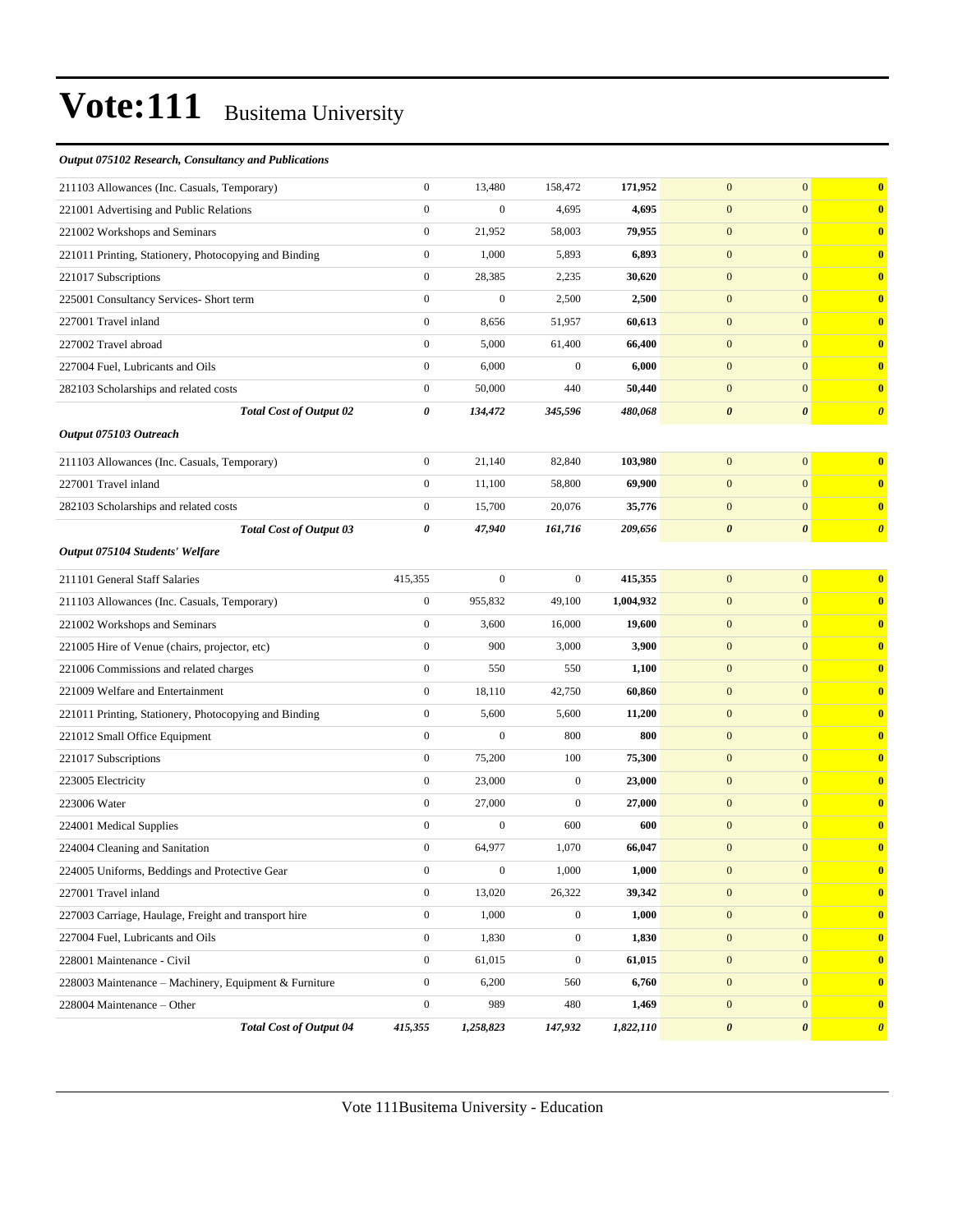#### *Output 075105 Administration and Support Services*

| 211101 General Staff Salaries                                               | 4,284,820        | $\boldsymbol{0}$ | $\mathbf{0}$     | 4,284,820 | $\overline{0}$   | $\mathbf{0}$     | $\bf{0}$ |
|-----------------------------------------------------------------------------|------------------|------------------|------------------|-----------|------------------|------------------|----------|
| 211103 Allowances (Inc. Casuals, Temporary)                                 | $\boldsymbol{0}$ | 110,900          | 226,935          | 337,835   | $\mathbf{0}$     | $\mathbf{0}$     | $\bf{0}$ |
| 212101 Social Security Contributions                                        | $\boldsymbol{0}$ | 2,177,042        | $\boldsymbol{0}$ | 2,177,042 | $\mathbf{0}$     | $\mathbf{0}$     | $\bf{0}$ |
| 213001 Medical expenses (To employees)                                      | $\boldsymbol{0}$ | 58,819           | 62,946           | 121,765   | $\mathbf{0}$     | $\mathbf{0}$     | $\bf{0}$ |
| 213002 Incapacity, death benefits and funeral expenses                      | $\boldsymbol{0}$ | 30,000           | $\mathbf{0}$     | 30,000    | $\mathbf{0}$     | $\mathbf{0}$     | $\bf{0}$ |
| 213004 Gratuity Expenses                                                    | $\boldsymbol{0}$ | 266,957          | $\mathbf{0}$     | 266,957   | $\mathbf{0}$     | $\mathbf{0}$     | $\bf{0}$ |
| 221001 Advertising and Public Relations                                     | $\boldsymbol{0}$ | 9,314            | 5,870            | 15,184    | $\mathbf{0}$     | $\mathbf{0}$     | $\bf{0}$ |
| 221002 Workshops and Seminars                                               | $\boldsymbol{0}$ | 57,933           | 128,836          | 186,769   | $\mathbf{0}$     | $\mathbf{0}$     | $\bf{0}$ |
| 221003 Staff Training                                                       | $\boldsymbol{0}$ | 17,611           | 67,404           | 85,015    | $\mathbf{0}$     | $\mathbf{0}$     | $\bf{0}$ |
| 221004 Recruitment Expenses                                                 | $\boldsymbol{0}$ | 25,000           | $\mathbf{0}$     | 25,000    | $\mathbf{0}$     | $\mathbf{0}$     | $\bf{0}$ |
| 221005 Hire of Venue (chairs, projector, etc)                               | $\boldsymbol{0}$ | $\boldsymbol{0}$ | 24,100           | 24,100    | $\mathbf{0}$     | $\mathbf{0}$     | $\bf{0}$ |
| 221006 Commissions and related charges                                      | $\boldsymbol{0}$ | 167,989          | 345,962          | 513,952   | $\mathbf{0}$     | $\mathbf{0}$     | $\bf{0}$ |
| 221007 Books, Periodicals & Newspapers                                      | $\boldsymbol{0}$ | 22,133           | 24,978           | 47,111    | $\mathbf{0}$     | $\mathbf{0}$     | $\bf{0}$ |
| 221008 Computer supplies and Information Technology (IT)                    | $\boldsymbol{0}$ | 51,689           | $\mathbf{0}$     | 51,689    | $\mathbf{0}$     | $\mathbf{0}$     | $\bf{0}$ |
| 221009 Welfare and Entertainment                                            | $\boldsymbol{0}$ | 88,133           | 161,394          | 249,527   | $\mathbf{0}$     | $\mathbf{0}$     | $\bf{0}$ |
| 221011 Printing, Stationery, Photocopying and Binding                       | $\boldsymbol{0}$ | 71,281           | 57,228           | 128,508   | $\mathbf{0}$     | $\mathbf{0}$     | $\bf{0}$ |
| 221012 Small Office Equipment                                               | $\boldsymbol{0}$ | 5,663            | 2,135            | 7,798     | $\mathbf{0}$     | $\mathbf{0}$     | $\bf{0}$ |
| 221015 Financial and related costs (e.g. shortages, pilferages,<br>$etc.$ ) | $\boldsymbol{0}$ | $\boldsymbol{0}$ | 3,020            | 3,020     | $\mathbf{0}$     | $\mathbf{0}$     | $\bf{0}$ |
| 221017 Subscriptions                                                        | $\boldsymbol{0}$ | 18,193           | 2,194            | 20,387    | $\mathbf{0}$     | $\mathbf{0}$     | $\bf{0}$ |
| 222001 Telecommunications                                                   | $\boldsymbol{0}$ | 63,272           | 28,274           | 91,546    | $\mathbf{0}$     | $\mathbf{0}$     | $\bf{0}$ |
| 222002 Postage and Courier                                                  | $\boldsymbol{0}$ | 500              | 5,331            | 5,831     | $\mathbf{0}$     | $\mathbf{0}$     | $\bf{0}$ |
| 222003 Information and communications technology (ICT)                      | $\boldsymbol{0}$ | 4,000            | 1,528            | 5,528     | $\mathbf{0}$     | $\mathbf{0}$     | $\bf{0}$ |
| 223003 Rent - (Produced Assets) to private entities                         | $\boldsymbol{0}$ | 68,115           | $\mathbf{0}$     | 68,115    | $\mathbf{0}$     | $\mathbf{0}$     | $\bf{0}$ |
| 223004 Guard and Security services                                          | $\boldsymbol{0}$ | 41,098           | 6,270            | 47,368    | $\mathbf{0}$     | $\boldsymbol{0}$ | $\bf{0}$ |
| 223005 Electricity                                                          | $\boldsymbol{0}$ | 81,045           | 103,920          | 184,965   | $\mathbf{0}$     | $\mathbf{0}$     | $\bf{0}$ |
| 223006 Water                                                                | $\boldsymbol{0}$ | 14,091           | 54,180           | 68,271    | $\mathbf{0}$     | $\mathbf{0}$     | $\bf{0}$ |
| 223007 Other Utilities- (fuel, gas, firewood, charcoal)                     | $\boldsymbol{0}$ | 1,000            | 3,200            | 4,200     | $\mathbf{0}$     | $\mathbf{0}$     | $\bf{0}$ |
| 224001 Medical Supplies                                                     | $\boldsymbol{0}$ | 80,680           | 76,320           | 157,000   | $\mathbf{0}$     | $\mathbf{0}$     | $\bf{0}$ |
| 224004 Cleaning and Sanitation                                              | $\boldsymbol{0}$ | 31,901           | 12,497           | 44,398    | $\mathbf{0}$     | $\mathbf{0}$     | $\bf{0}$ |
| 224005 Uniforms, Beddings and Protective Gear                               | $\boldsymbol{0}$ | 14,800           | 40,500           | 55,300    | $\mathbf{0}$     | $\overline{0}$   | $\bf{0}$ |
| 224006 Agricultural Supplies                                                | $\boldsymbol{0}$ | 13,500           | 4,800            | 18,300    | $\boldsymbol{0}$ | $\boldsymbol{0}$ |          |
| 225001 Consultancy Services- Short term                                     | $\boldsymbol{0}$ | 6,000            | 32,161           | 38,161    | $\mathbf{0}$     | $\boldsymbol{0}$ | $\bf{0}$ |
| 225002 Consultancy Services-Long-term                                       | $\boldsymbol{0}$ | $\boldsymbol{0}$ | 59,408           | 59,408    | $\mathbf{0}$     | $\mathbf{0}$     | $\bf{0}$ |
| 225003 Taxes on (Professional) Services                                     | $\mathbf{0}$     | $\boldsymbol{0}$ | 813              | 813       | $\mathbf{0}$     | $\bf{0}$         | $\bf{0}$ |
| 226001 Insurances                                                           | $\boldsymbol{0}$ | 348              | 50,000           | 50,348    | $\boldsymbol{0}$ | $\mathbf{0}$     | $\bf{0}$ |
| 227001 Travel inland                                                        | $\mathbf{0}$     | 173,344          | 349,116          | 522,460   | $\mathbf{0}$     | $\mathbf{0}$     | $\bf{0}$ |
| 227002 Travel abroad                                                        | $\boldsymbol{0}$ | $\boldsymbol{0}$ | 57,976           | 57,976    | $\mathbf{0}$     | $\bf{0}$         | $\bf{0}$ |
| 227004 Fuel, Lubricants and Oils                                            | $\boldsymbol{0}$ | 47,912           | 195,400          | 243,313   | $\mathbf{0}$     | $\mathbf{0}$     | $\bf{0}$ |
| 228001 Maintenance - Civil                                                  | $\boldsymbol{0}$ | 85,877           | 13,334           | 99,211    | $\mathbf{0}$     | $\mathbf{0}$     | $\bf{0}$ |
| 228002 Maintenance - Vehicles                                               | $\boldsymbol{0}$ | 106,074          | 71,662           | 177,736   | $\boldsymbol{0}$ | $\mathbf{0}$     | $\bf{0}$ |
|                                                                             |                  |                  |                  |           |                  |                  |          |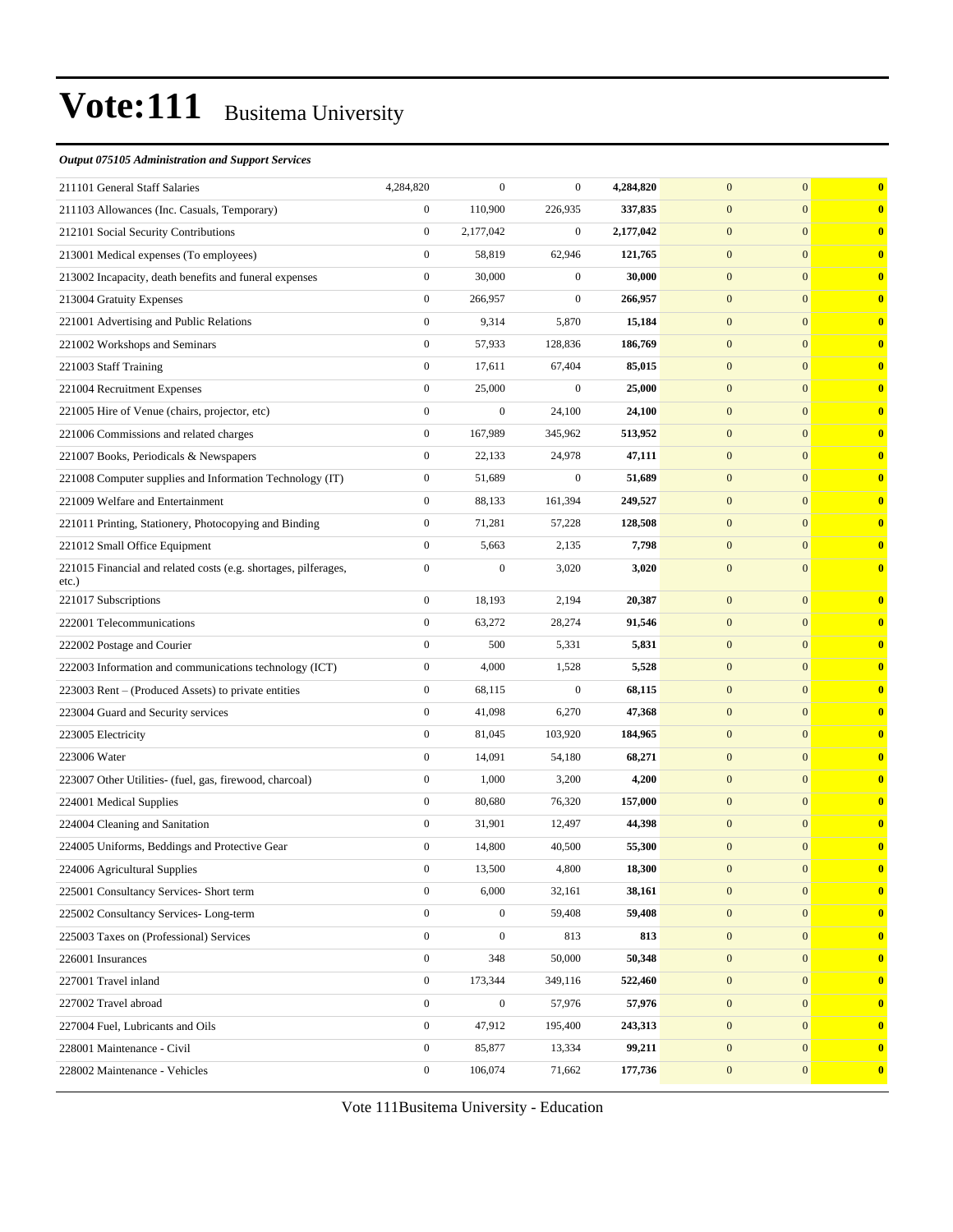| 228003 Maintenance – Machinery, Equipment & Furniture                               | $\boldsymbol{0}$              | 30,660                  | 22,590           | 53,250       | $\mathbf{0}$           | $\mathbf{0}$            | $\bf{0}$                |
|-------------------------------------------------------------------------------------|-------------------------------|-------------------------|------------------|--------------|------------------------|-------------------------|-------------------------|
| 228004 Maintenance - Other                                                          | $\mathbf{0}$                  | 4,800                   | 800              | 5,600        | $\mathbf{0}$           | $\mathbf{0}$            | $\bf{0}$                |
| 282101 Donations                                                                    | $\boldsymbol{0}$              | 2,610                   | 4,500            | 7,110        | $\mathbf{0}$           | $\overline{0}$          | $\bf{0}$                |
| <b>Total Cost of Output 05</b>                                                      | 4,284,820                     | 4,050,282               | 2,307,583        | 10,642,685   | $\boldsymbol{\theta}$  | $\boldsymbol{\theta}$   | $\boldsymbol{\theta}$   |
| <b>Total Cost Of Outputs Provided</b>                                               | 21,770,418                    | 7,092,489               | 6,145,295        | 35,008,202   | $\bf{0}$               | $\bf{0}$                | $\bf{0}$                |
| <b>Arrears</b>                                                                      | Wage                          | Non Wage                | AIA              | <b>Total</b> | Wage                   | Non Wage                | <b>Total</b>            |
| <b>Output 075199 Arrears</b>                                                        |                               |                         |                  |              |                        |                         |                         |
| 321608 General Public Service Pension arrears (Budgeting)                           | $\mathbf{0}$                  | 1,795,919               | $\mathbf{0}$     | 1,795,919    | $\mathbf{0}$           | $\overline{0}$          | $\bf{0}$                |
| <b>Total Cost of Output 99</b>                                                      | 0                             | 1,795,919               | 0                | 1,795,919    | $\boldsymbol{\theta}$  | $\boldsymbol{\theta}$   | $\boldsymbol{\theta}$   |
| <b>Total Cost Of Arrears</b>                                                        | $\bf{0}$                      | 1,795,919               | $\bf{0}$         | 1,795,919    | $\bf{0}$               | $\bf{0}$                | $\bf{0}$                |
| <b>Total Cost for SubProgramme 01</b>                                               | 21,770,418                    | 8,888,408               | 6,145,295        | 36,804,121   | $\bf{0}$               | $\bf{0}$                | $\overline{\mathbf{0}}$ |
| <b>Total Excluding Arrears</b>                                                      | 21,770,418                    | 7,092,489               | 6,145,295        | 35,008,202   | $\boldsymbol{0}$       | $\mathbf{0}$            | $\bf{0}$                |
| <b>Development Budget Estimates</b>                                                 |                               |                         |                  |              |                        |                         |                         |
| Project 1466 Institutional Support to Busitema University - Retooling               |                               |                         |                  |              |                        |                         |                         |
| Thousand Uganda Shillings                                                           |                               | 2018/19 Approved Budget |                  |              |                        | 2019/20 Draft Estimates |                         |
| <b>Capital Purchases</b>                                                            | <b>GoU Dev't External Fin</b> |                         | <b>AIA</b>       | <b>Total</b> | GoU Dev't External Fin |                         | <b>Total</b>            |
| Output 075175 Purchase of Motor Vehicles and Other Transport Equipment              |                               |                         |                  |              |                        |                         |                         |
| 312201 Transport Equipment                                                          | 150,000                       | $\boldsymbol{0}$        | 150,000          | 300,000      | $\mathbf{0}$           | $\mathbf{0}$            | $\bf{0}$                |
| Total Cost Of Output 075175                                                         | 150,000                       | 0                       | 150,000          | 300,000      | $\boldsymbol{\theta}$  | $\boldsymbol{\theta}$   | $\boldsymbol{\theta}$   |
| Output 075177 Purchase of Specialised Machinery & Equipment                         |                               |                         |                  |              |                        |                         |                         |
| 312202 Machinery and Equipment                                                      | 162,480                       | $\boldsymbol{0}$        | 213,634          | 376,114      | $\mathbf{0}$           | $\mathbf{0}$            | $\bf{0}$                |
| Total Cost Of Output 075177                                                         | 162,480                       | 0                       | 213,634          | 376,114      | $\boldsymbol{\theta}$  | $\boldsymbol{\theta}$   | $\boldsymbol{\theta}$   |
| Output 075178 Purchase of Office and Residential Furniture and Fittings             |                               |                         |                  |              |                        |                         |                         |
| 312203 Furniture & Fixtures                                                         | 31,000                        | $\mathbf{0}$            | 52,830           | 83,830       | $\mathbf{0}$           | $\mathbf{0}$            | $\bf{0}$                |
| Total Cost Of Output 075178                                                         | 31,000                        | 0                       | 52,830           | 83,830       | $\boldsymbol{\theta}$  | $\boldsymbol{\theta}$   | $\boldsymbol{\theta}$   |
| Output 075180 Construction and rehabilitation of learning facilities (Universities) |                               |                         |                  |              |                        |                         |                         |
| 312101 Non-Residential Buildings                                                    | 70,000                        | $\boldsymbol{0}$        | $\boldsymbol{0}$ | 70,000       | $\mathbf{0}$           | $\mathbf{0}$            | $\bf{0}$                |
| Total Cost Of Output 075180                                                         | 70,000                        | 0                       | 0                | 70,000       | $\boldsymbol{\theta}$  | $\boldsymbol{\theta}$   | $\boldsymbol{\theta}$   |
| Output 075181 Lecture Room construction and rehabilitation (Universities)           |                               |                         |                  |              |                        |                         |                         |
| 312101 Non-Residential Buildings                                                    | 664,041                       | $\boldsymbol{0}$        | 85,959           | 750,000      | $\mathbf{0}$           | $\mathbf{0}$            | $\bf{0}$                |
| Total Cost Of Output 075181                                                         | 664,041                       | 0                       | 85,959           | 750,000      | $\boldsymbol{\theta}$  | $\boldsymbol{\theta}$   | $\boldsymbol{\theta}$   |
| Output 075182 Construction and Rehabilitation of Accommodation Facilities           |                               |                         |                  |              |                        |                         |                         |
| 312102 Residential Buildings                                                        | $\mathbf{0}$                  | $\boldsymbol{0}$        | 139,668          | 139,668      | $\boldsymbol{0}$       | $\mathbf{0}$            | $\bf{0}$                |
| Total Cost Of Output 075182                                                         | $\boldsymbol{\theta}$         | 0                       | 139,668          | 139,668      | $\boldsymbol{\theta}$  | $\boldsymbol{\theta}$   | $\boldsymbol{\theta}$   |
| <b>Total Cost for Capital Purchases</b>                                             | 1,077,521                     | $\boldsymbol{0}$        | 642,091          | 1,719,612    | $\boldsymbol{0}$       | $\mathbf{0}$            | $\boldsymbol{0}$        |